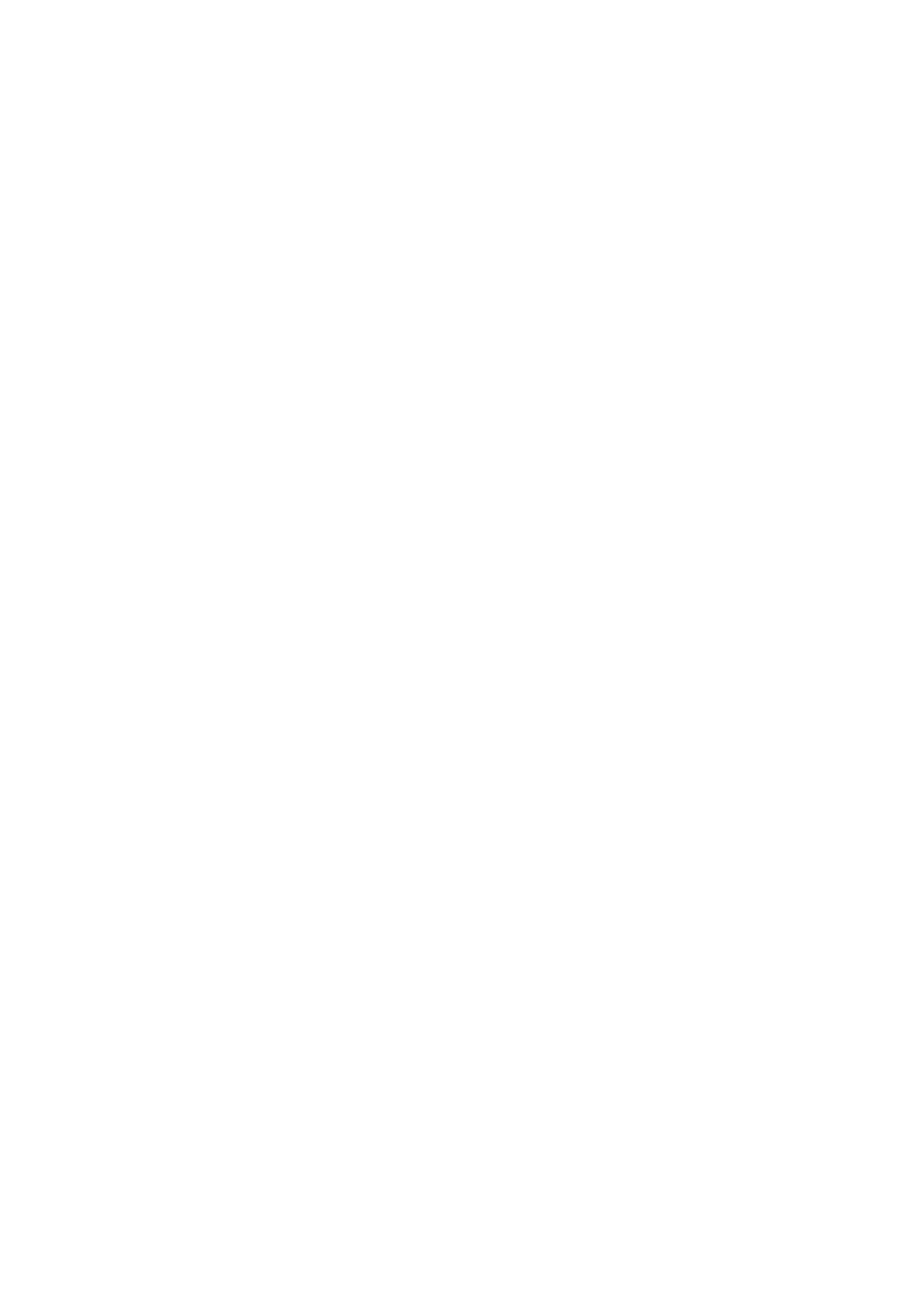# **EUROPEAN UNIVERSITY INSTITUTE MAX WEBER PROGRAMME**

*Havana's Botanical Garden in the Construction of Cuban National Identity* 

# JOSÉ MARÍA AGUILERA-MANZANO

EUI Working Paper MWP No. 2007/17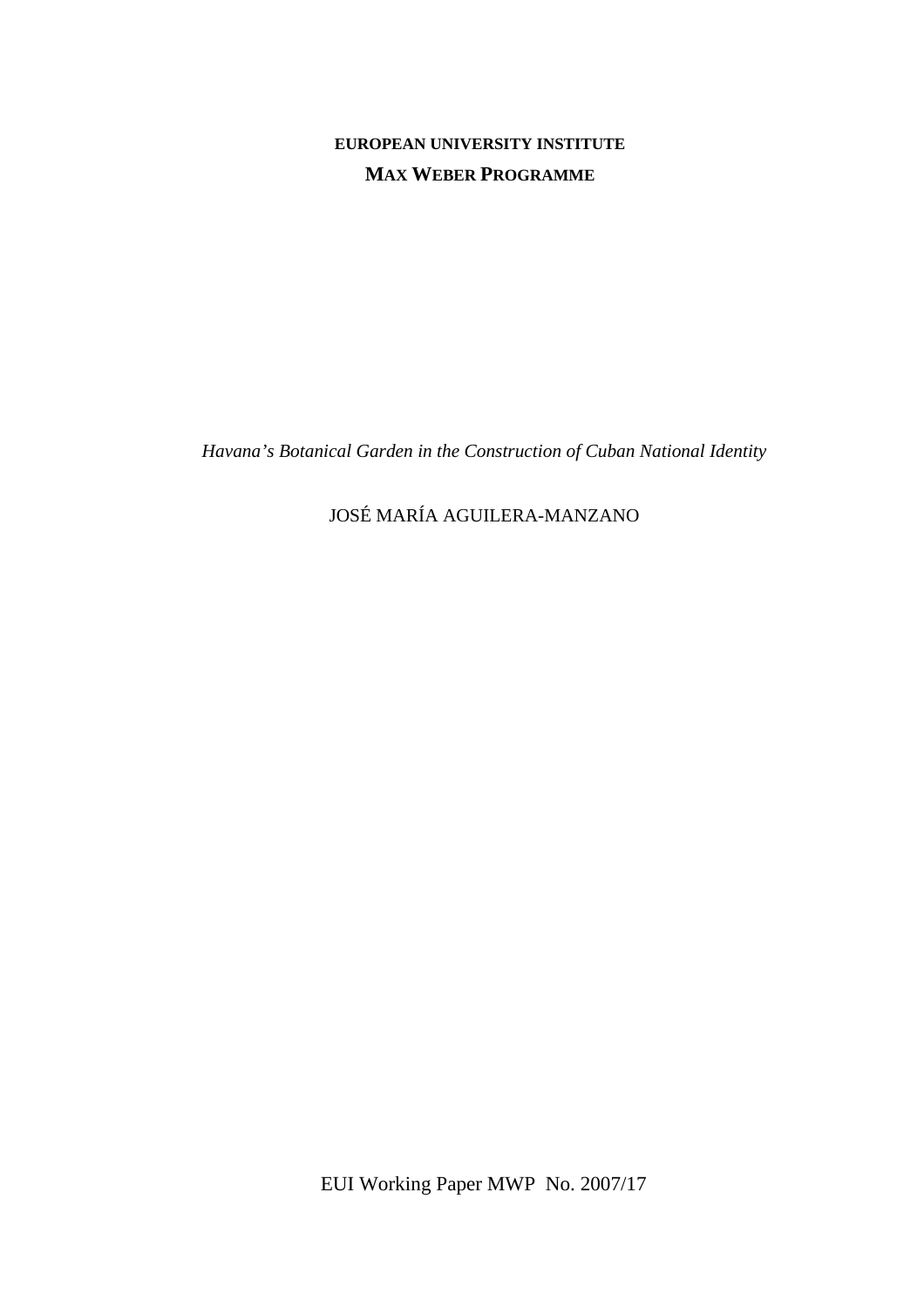This text may be downloaded for personal research purposes only. Any additional reproduction for other purposes, whether in hard copy or electronically, requires the consent of the author(s), editor(s). If cited or quoted, reference should be made to the full name of the author(s), editor(s), the title, the working paper or other series, the year, and the publisher.

The author(s)/editor(s) should inform the Max Weber Programme of the EUI if the paper is to be published elsewhere, and should also assume responsibility for any consequent obligation(s).

ISSN 1830-7728

© 2007 José María Aguilera-Manzano

Printed in Italy European University Institute Badia Fiesolana I – 50014 San Domenico di Fiesole (FI) Italy

> http://www.eui.eu/ http://cadmus.eui.eu/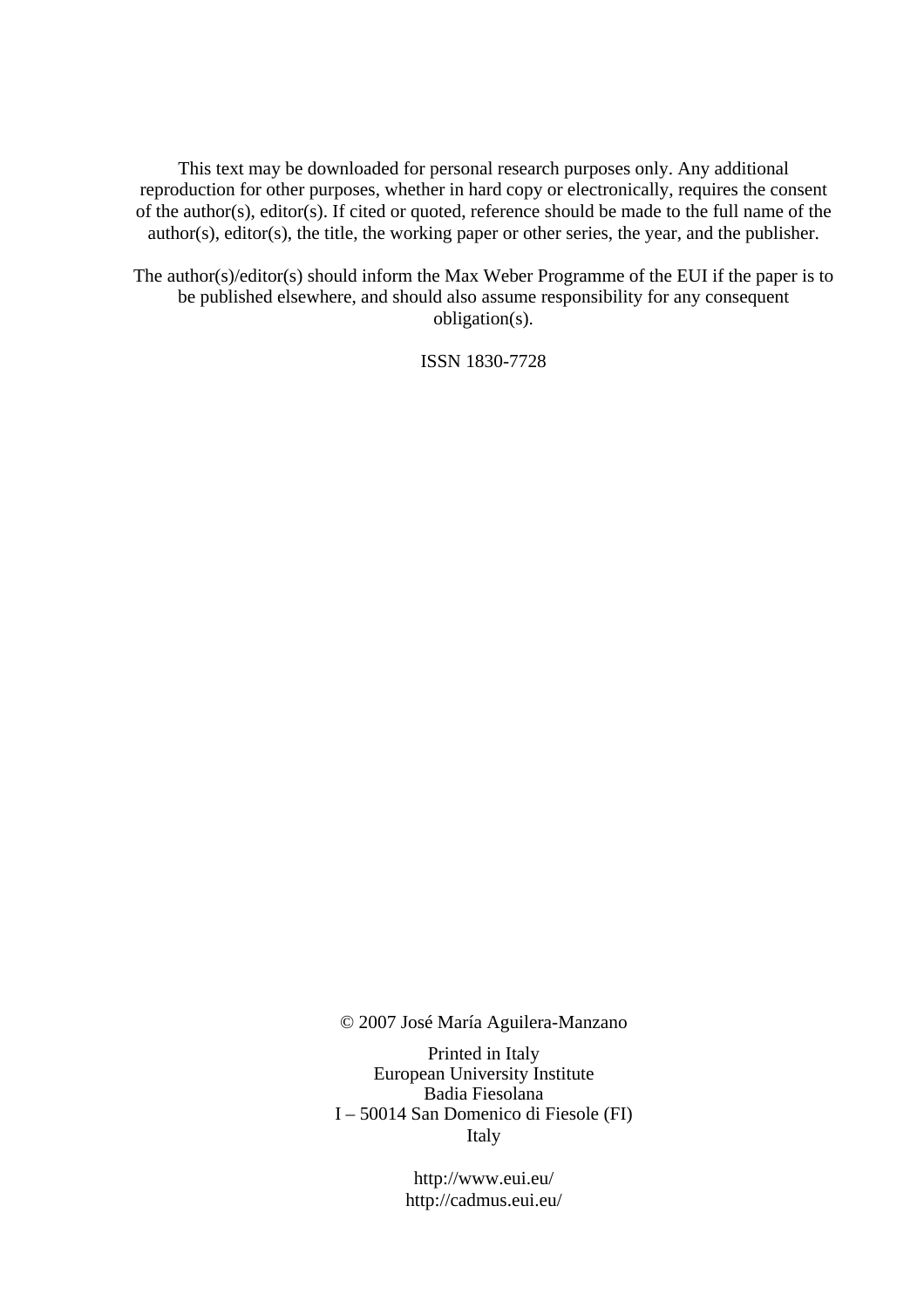#### **Abstract**

The aim of this article is to deepen the knowledge of the two projects of liberal identity that were forming on the island of Cuba during the eighteenth and nineteenth centuries. This struggle can be seen in various fields, and one of these is the confrontation around the construction and working of the Botanical Garden of Havana. This study has to be placed in the frame of a revision of the history of empires during the transition from the Ancien Régime to the liberal world. I seek to demonstrate that, in the process of construction of states during that period, the power elites of the so-called 'colonial peripheries' confronted and tried to transform the state projects outlined by the metropolitan elites that relegated them to simple colonies.

## **Keywords**

Botanical garden, Cuba, identity, liberalism, centralism, autonomy.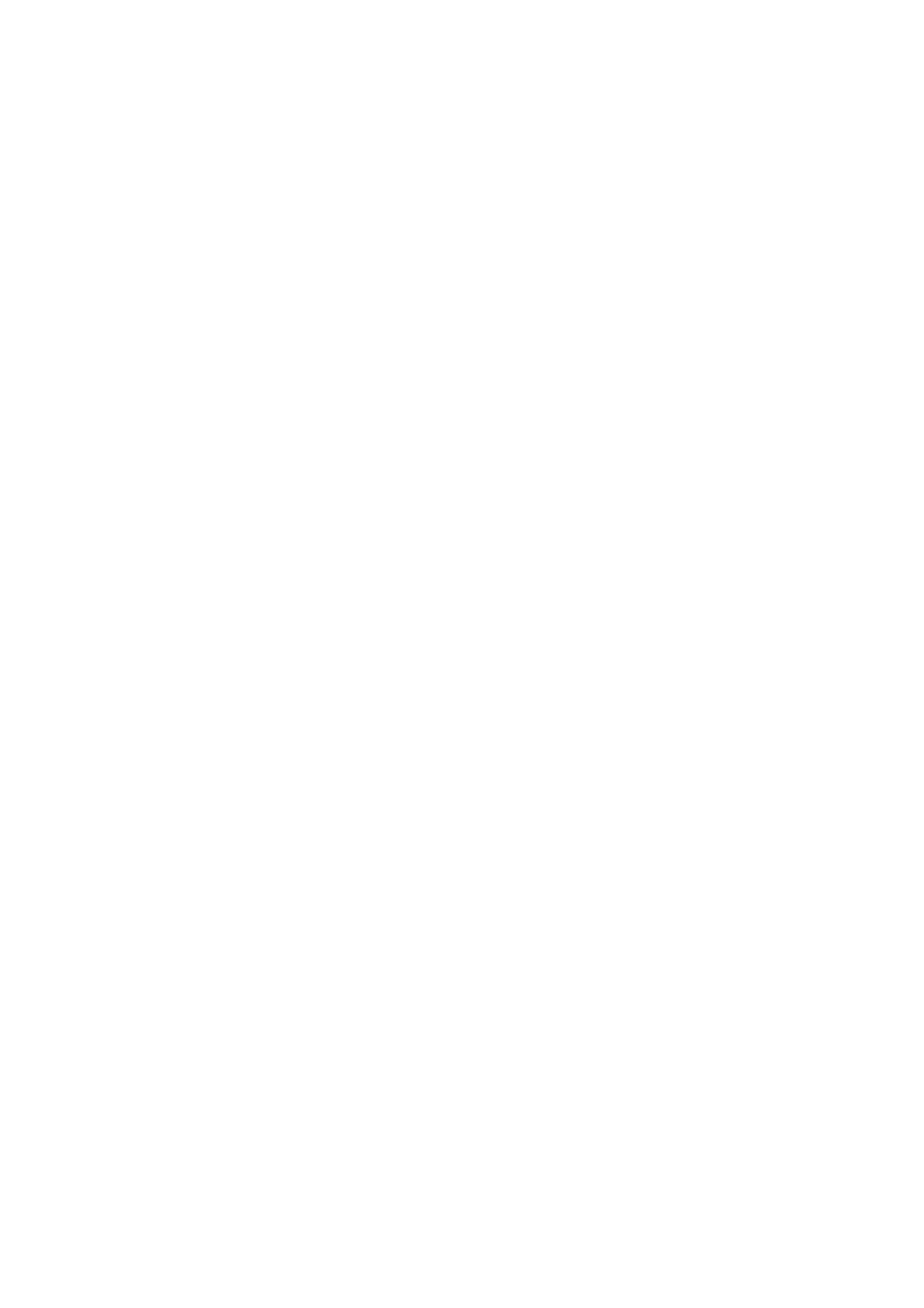<span id="page-6-0"></span>*Havana's Botanical Garden in the Construction of Cuban National Identity* 

## JOSÉ MARÍA AGUILERA-MANZANO

Max Weber Post-Doctoral Fellow (2006-2007) European University Institute, Florence, Italy

#### **Introduction\***

 $\overline{a}$ 

The history of empires, during the transition from the Ancien Régime to liberalism, has been written from a historiographical standpoint that considers states were built by metropolitan groups of power from their metropolises.<sup>[1](#page-6-0)</sup> However, in recent years, some writers have shown us how, in the process of assembling states during the nineteenth century, the power elites of the so-called 'colonial peripheries' confronted the state projects that reduced them to the category of colony, and tried to get a more advantageous situation for their territories.<sup>[2](#page-6-0)</sup> This article is at the heart of this debate and it aims to clarify the form in which it was settled by two liberal projects, with diverse concepts of identity, for the island of Cuba. One of these liberal groups, headed by Claudio Martínez de Pinillos and Ramón de la Sagra, defended the centralist peninsular liberalism that reduced the island to the category of colony<sup>[3](#page-6-0)</sup>. Opposing this group,

<sup>\*</sup> I wish to thank Noble David Cook for overseeing the early writing of this paper.

<sup>1</sup> Karl Marx, *El colonialismo* (Mexico City, 1970); Max Weber, *Estructuras de poder* (Buenos Aires,

<sup>1985);</sup> Emmanuel Wallerstein, *The Modern World System* (New York, 1974).<br><sup>2</sup> Subaltern Studies and Postcolonial Studies have helped developments in this direction. Partha Chatterjee, "A Brief History of Subaltern Studies", in *International Encyclopedia of the Social and Behavioral Sciences*, vol. 22, pp. 1537-41; Gyan Prakash, "Subaltern Studies as Postcolonial Criticism", *American Historical Review*, vol. 99, no. 5 (1994), pp. 1475-1490; Edward Said, *Orientalismo* (Barcelona, 2004); Frederick Cooper, *Colonialism in Question. Theory, Knowledge and History* (Los Angeles, 2005), pp. 3-54; Christine Daniels and Michael V. Kennedy, *Negotiated Empires: Centers and Peripheries in the Americas, 1500-1820* (New York, 2002), pp. 2-15.

<sup>&</sup>lt;sup>3</sup> Ramón Dionisio José de la Sagra y Periz was born in La Coruña, on 8 April 1798, and died in Switzerland, on 25 May 1871. In the island of Cuba he was promoted and protected by the Superintendant of the Treasury, Claudio Martínez of Pinillos, of Cuban origin. Ramón de la Sagra, *Historia económicopolítica de la isla de Cuba* (Havana, 1831); Ramón de la Sagra, *Historia física, política y natural de la isla de Cuba*, 12 vols. (Madrid-Paris, 1838); Ascensión Cambrón Infante, *El socialismo racional de Ramón de la Sagra* (La Coruña, 1989); VV.AA., *Ramón de la Sagra y Cuba*, vol. 2 (La Coruña, 1991).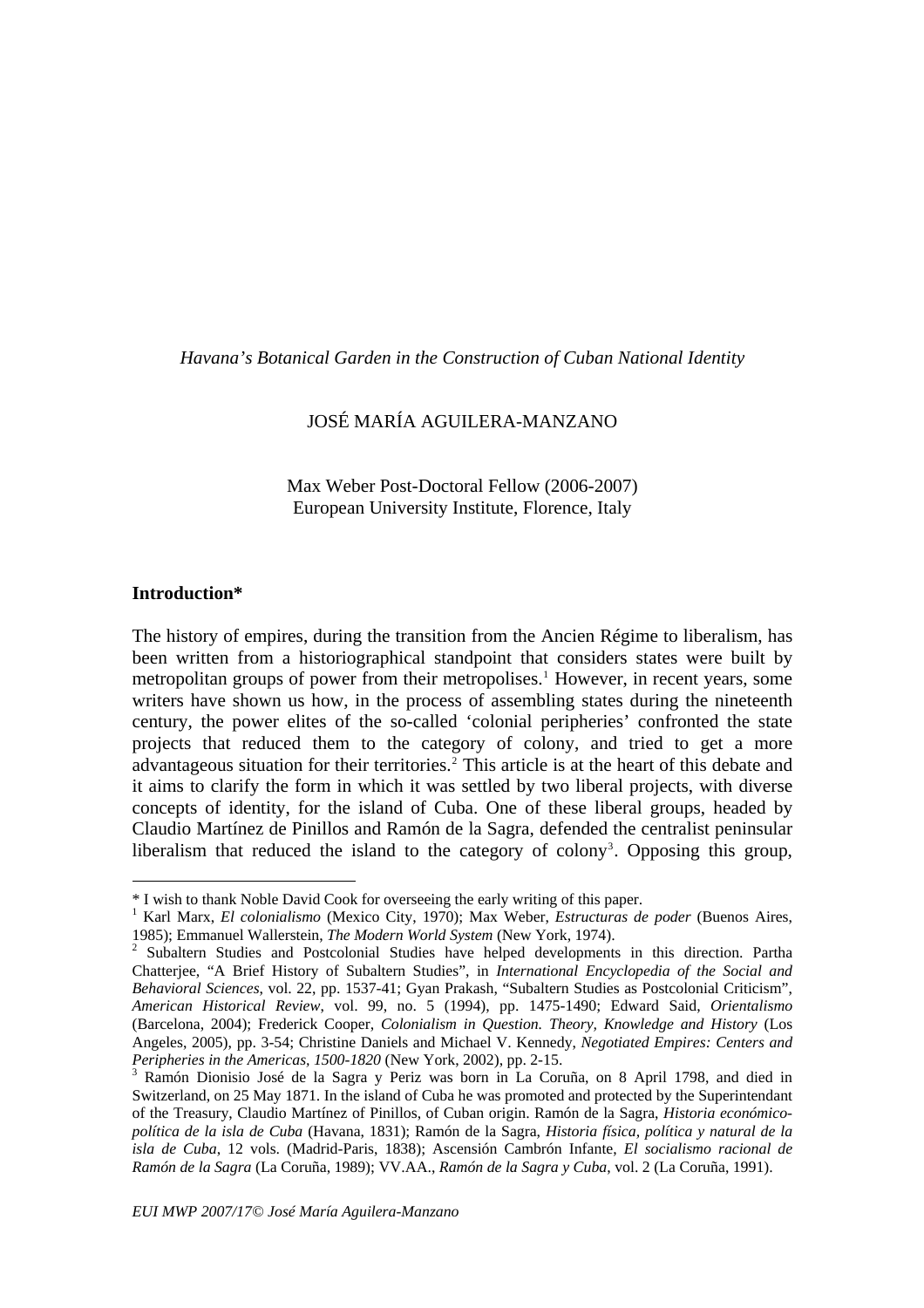<span id="page-7-0"></span>the faction headed by Francisco Arango, Domingo del Monte and José Antonio Saco, defended a Cuban identity project which gave a conscious identity to a region of the Spanish Empire, the island of Cuba, that had lacked it until then<sup>[4](#page-7-0)</sup>. This last project was supported by a part of the Havana sugar oligarchy. Their objective was to look for a more advantageous position for the island of Cuba in the framework of the Spanish liberal state that was under construction throughout the nineteenth century. The originality of this research is that it deepens the study of these two groups through the polemic that began around the construction of the Botanical Garden of Havana.

 To carry out this study, it is fundamental to understand that the concept of 'nation', such as we understand it today, is a recently created construction in history. Historiography, however, has taken time to understand this fact. From the nineteenth century, the term 'nation' was used to designate those human groups that were believed to share some cultural characteristics. This legitimised their possession of political power, that is, as an independent state or a relatively autonomous government inside a wider political structure. But studies about the nation and nationalism have changed a lot in the last forty years. Hans Kohn or Carlton Hayes had no doubt that nations were natural realities, and they debated only the elements which defined them.<sup>[5](#page-7-0)</sup> For this reason, all authors were forced to make, in their research, an almost canonical review through race, language, religion, and the historical past. However, towards 1960, Elie Kedourie observed that states needed the support of the population. At the same time and for this reason, a state could not allow anyone to debate the cultural identity that supported its uniqueness. Because of this, states made the effort to guide the population's will, to educate it. The national problem, concluded Kedourie, was an educational question, and the main promoter of political education was the state. Instead of accepting national identities as natural realities, historians began to see them as artificial creations, moved by political interests.<sup>[6](#page-7-0)</sup> The fundamental studies of Ernest Gellner, Benedict Anderson, and Eric Hobsbawm, among others, have continued on this path over the last thirty years.<sup>[7](#page-7-0)</sup>

 Subaltern studies have also contributed, from the 1980s, to advances in this direction. This school of historiography has underlined the relative historicity of the state-nation as a political organisation. It has allowed us to understand the history of

<sup>&</sup>lt;sup>4</sup> José Antonio Saco y López-Cisneros was born in Bayamo in 1797. In 1816 he left that city to live in Havana. There, he came into contact with Félix Varela's liberal thinking. After being the editor of the *Revista Bimestre Cubana*, he was expelled from the island in 1834 because of his political ideas; he died in Barcelona in 1879. José Antonio Saco, *Papeles sobre Cuba*, vol. 2 (Havana, 1962); Manuel Moreno Fraginals, *José Antonio Saco. Estudio y bibliografía* (Havana, 1960); Manuel I. Mesa Rodríguez, "José Antonio Saco, escritor y patriarca", *Revista Bimestre Cubana,* no. 24 (1932), pp. 86-129; Antonio L. Valverde, Antonio, *José Antonio Saco: aspectos de su vida* (Havana, 1930).

Domingo del Monte y Aponte was born in Maracaibo, in 1804, and he died in Madrid on 4 November 1853. He arrived in Santiago de Cuba in 1810, and soon after he moved to Havana with his family. He studied law in the Seminario de San Carlos, and came into contact with the liberal thinking of Félix Valera and José Agustín Caballero. Domingo del Monte, *Humanismo y humanitarismo* (Havana, 1936); Domingo del Monte, *Centón epistolario*, vol. I (Havana, 2002), XI-XXIII; Domingo del Monte, Es*critos de Domingo del Monte*, 2 vols. (Havana, 1929).

Hans Kohn, *The Idea of Nationalism: a Study in Its Origins and Background* (New York, 1944); Carlton Hayes, *Nationalism: a Religion* (New York, 1960).

Elie Kedourie, *Nationalism* (London, 1960). 7

Ernest Gellner, *Nacionalismo* (Barcelona, 1998); Benedict Anderson, *Comunidades imaginadas. Reflexiones sobre el origen y la difusión del nacionalismo* (Mexico City, 1993); Eric Hobsbawm, *Nación y nacionalismo desde 1780* (Barcelona, 1992).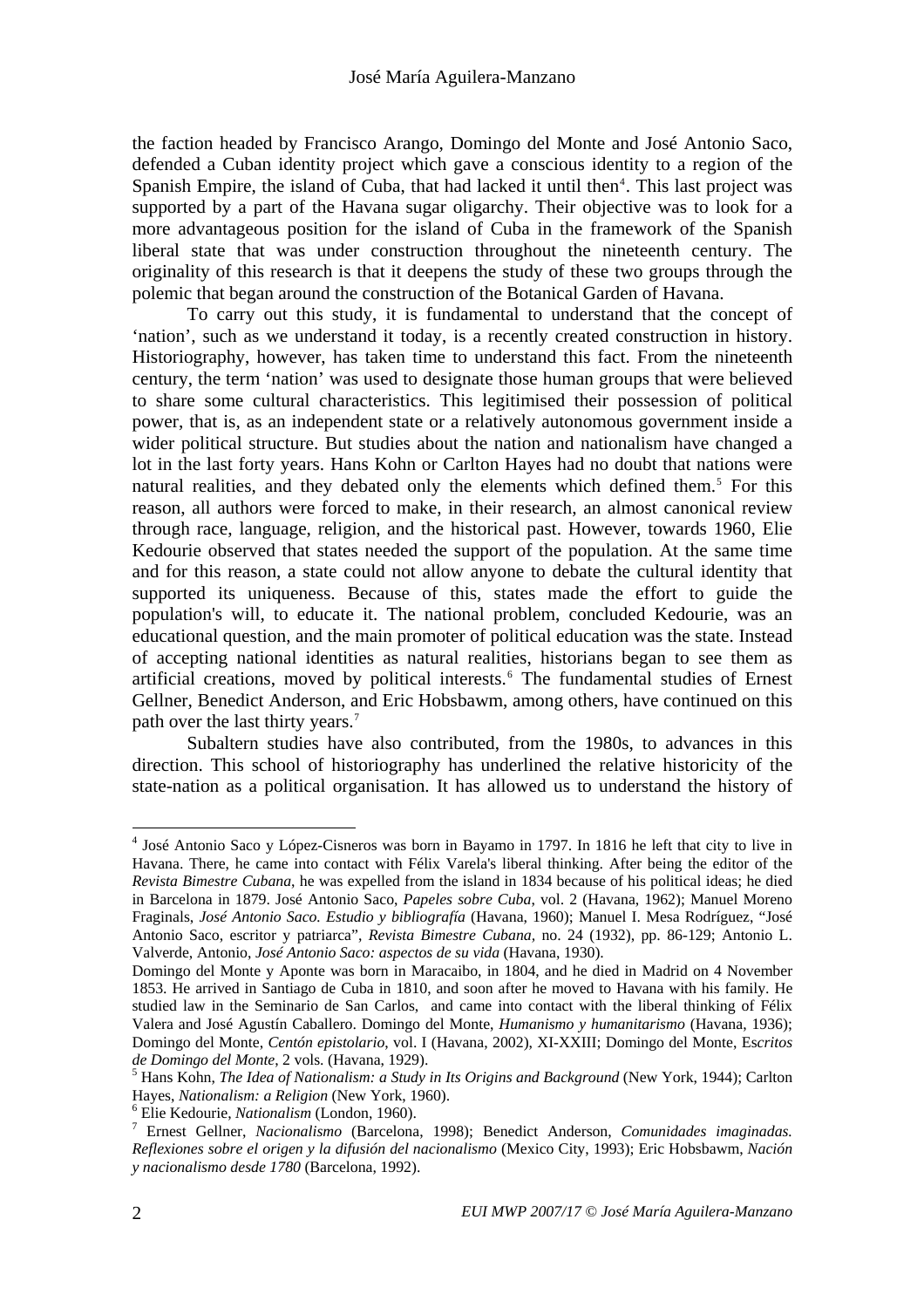<span id="page-8-0"></span>empires and colonial relationships from the point of view of the colonised, to understand the role of peripheral groups of empires in the construction of nations. Along the same lines, the comparison between different models of political evolution and between regions or territories inside empires, proposed by 'comparative history', has helped us to put into relation the role of the nation-state, and to understand the internal complexity of these territories. Finally, 'trans-national history' has stressed the relationships between human groups in 'different imagined communities'. This approach has also allowed us to reach a more complex vision of the internal relationships established in the heart of imperial organisations. These were not only structural relationships polarised in central states (settlers) and peripheral states (colonised), but also entities that were sustained in much more complex relationships (of an economic, social and cultural nature). This has allowed us to discover the different voices that communicated in that relationship and the processes of miscegenation that took place.<sup>8</sup>

With this historiographical perspective as background, I will now move on to explain the part played by the Botanical Garden of Havana in the process of construction of Cuban identity. First we must understand the role of the sciences of collection and comparison - botany, zoology, anthropology, and geology, for example -, during the second half of the eighteenth century and the first half of the nineteenth. This was one of the ways in which the metropolis could control colonial territoties, and put them completely at their service, and this provoked a powerful response from the peripheries. These 'sciences of freedom' gave a modern inflection to older political and economic assumptions, projects, and superstitions. The first gardens in Europe were planted in the palaces of monarchs and the aristocracy, and were a form of accumulation of knowledge, a recreation of a lost Eden and a demonstration of power<sup>[9](#page-8-0)</sup>. The sixteenth century was a particularly promising period for amassing all the plants of the world. The European discovery of America, and the opening of a trade route to the East, meant an unparalleled flood of strange new plants. The first botanical gardens emerged in Italy out of the combined traditions of the prince and the apothecary. In May 1545, the Senate of the Republic of Venice founded by decree an '*orto botanico*' at Padua; in the same year, Cosimo de' Medici ordered the creation of such a garden in Pisa. Over the next decade, the medical schools of Florence and Ferrara formed their own collections. The structure of these collections expressed the hubristic ambition of their planters: that they should contain the world in a garden. The catalogue of the Oxford Botanic Garden

<sup>&</sup>lt;sup>8</sup> Bartolomé Yun Casalilla, "Estados, naciones y regiones en perspectiva europea. Propuestas para una historia comparada y transnacional", *Alcores. Revista de Historia Contemporánea*, (forthcoming). I am grateful to the author for allowing me to read his article; Ranajit Guha, *Las voces de la historia y otros estudios subalternos* (Barcelona, 2001); Marc Bloch, « Pour une histoire compare des societés européennes », *Revue de Synthèse Historique*, no. 46 (1928), pp. 15-50; M. Espagne and M. Werner (eds.), *Transferts: les relations interculturelles dans l'espace franco-allmand (XVIIIe et XIXe siécle)* (Paris, 1988).

<sup>9</sup> Richard Drayton, *Nature´s Government. Science, Imperial Britain, and the "Improvement" of the World* (New Haven and London, 2000); David Arnold, *The Problem of Nature. Environment, Culture and European Expansion* (Oxford, 1996); Jorge Cañizares-Esguerra, *Nature, Empire, and Nation. Exploration of the History of Science in the Iberian World* (Stanford, 2006); Kapil Raj, *Relocating modern science. Circulating and the construction of Scintific Knowledge in South Asia and Europe* (Asijac, 2006); Stuart McCook, State of Nature: *Science, Agriculture, and Environment in the Spanish Caribbean, 1760-1940* (Austin, 2002).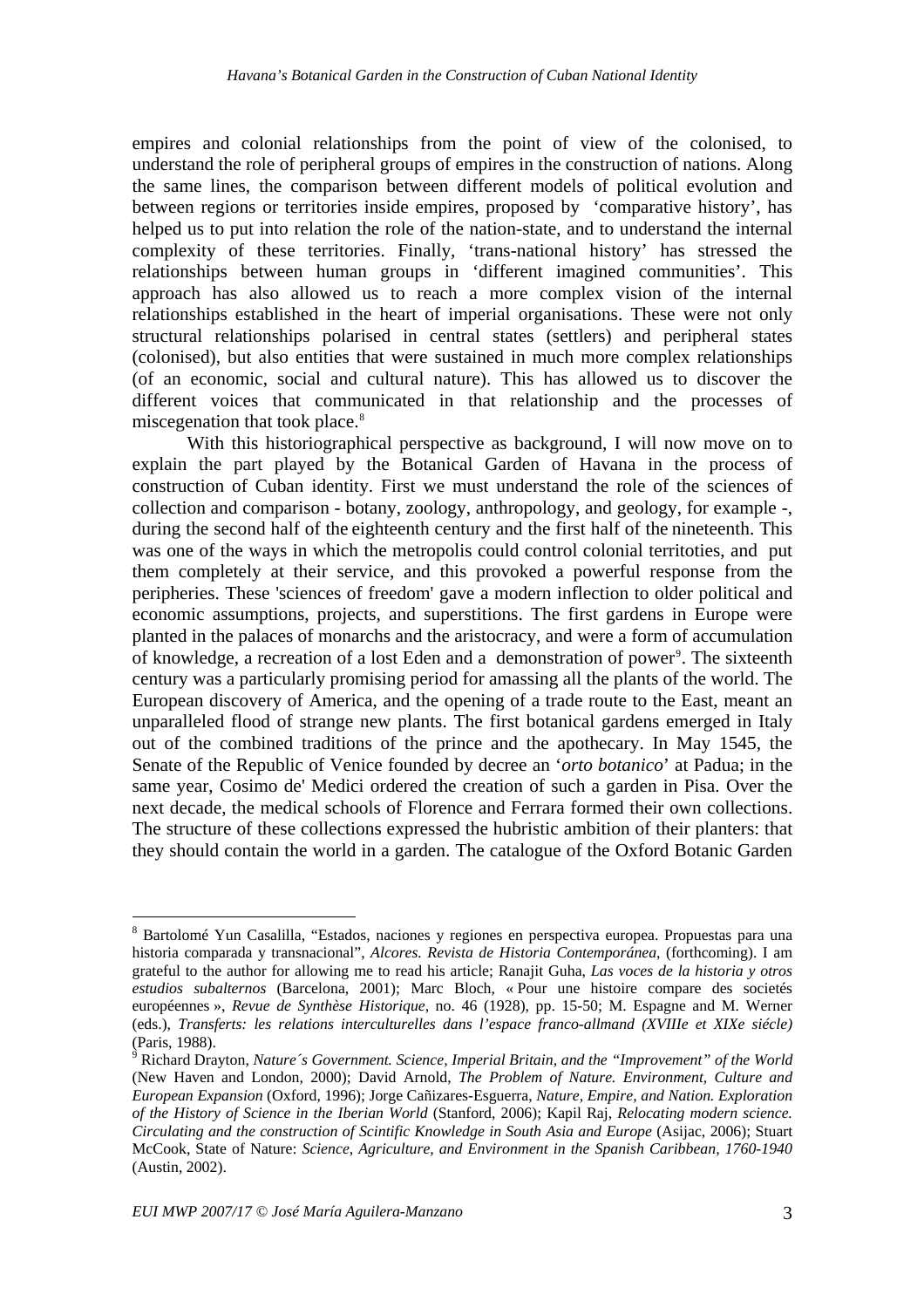<span id="page-9-0"></span>(1658) declared: '*as all creatures were gathered into the Ark, comprehended as in an epitome, so you have the plants of this world in microcosm in our garden*' [10](#page-9-0).

But, all these governments and collectors soon realized that it was impossible to contain the immensity of the whole natural world in a garden and that more plants could be collected in a book. Gardens, instead, should be transformed into places of experimentation and research. The medical and, particularly, the economic importance of plants was understood. The Spanish Bourbons, certainly in imitation of Louis XV's patronage of science, created the Royal Botanic Garden of Madrid in 1755 and the Royal Natural History Museum in 1776. A year later they dispatched an expedition to their New World colonies in an order thus framed by Charles III : '*To foster nature, describing and making drawings of the plants found in these, my fertile dominions, in order to enrich my Museum of Natural History and the Botanical Garden of the Court*'. In the eighteenth century, this association of the scientific garden with agriculture became particularly important. The colonies were transformed into store-houses to supply the metropolises with the raw materials they needed and thus the tropical world became more and more characterized by the cultivation of sugar cane, coffee, cotton, rubber and quinine. It is true that there was exchange between the different colonies of the Caribbean in the earlier phase of European expansionism, but now this became more  $clear<sup>11</sup>$  $clear<sup>11</sup>$  $clear<sup>11</sup>$ . Botanical Gardens were used in this way to put the economy of the colonial territories at the service of their metropolises. This meant that the economy of the colonial territories depended heavily on their metropolises in the development of the new national states. Because of this, and at the same time, power elites appeared in all the colonial territories that opposed this idea and argued for a more advantageous position for the colonial territories<sup>[12](#page-9-0)</sup>.

#### **First proposals to create a botanical garden in Havana**

From the late eighteenth century, and particularly after the arrival of Napoleon's army in the peninsula in 1808, the Spanish Empire underwent a profound transformation in the structure of the Ancien Régime and a movement towards a liberal-capitalist system. The concept of the king's vassals was substituted with that of citizens, the right to private property was secured, liberal constitutions and the sharing of power developed, and territory ceased to be the King's patrimonial possession and instead a national state developed.<sup>[13](#page-9-0)</sup> This system of liberal organisation of the state, after some vacillation and the loss of most of the American territories, advanced in the peninsular territory of the Empire after Fernando VII's death in 1833. A *Consejo de Regencia* (Regency Council) took power and was presided over by Fernando VII's wife, María Cristina, and after her

<sup>&</sup>lt;sup>10</sup> Drayton, *Nature's Government*.<br><sup>11</sup> Through botanical gardens networks were created among the different tropical territories of America, Africa, Asia and the Pacific. Botany might also provide a cover for espionage. French collectors, using Cayenne, such as Le Blond, had long offered intelligence on the Atlantic coast of South America. In the 1790s, in turn, Alexander Anderson, keeper of the St. Vincent Botanical Garden, offered careful political and strategic reports on the southern Caribbean, and in particular on the Dutch colonies of Demerara and Essequibo. Arnold, *The Problem of Nature*.

<sup>&</sup>lt;sup>12</sup> Londa Schiebinger and Claudia Swan (ed.), *Colonial Botany. Science, Comerse, and Politics in the Early Modern World* (London, 2004)

<sup>&</sup>lt;sup>13</sup> Josep Fontana, *La crisis del Antiguo Régimen* (Barcelona, 1979); Eric Hobsbawm, *Las revoluciones burguesas* (Barcelona, 1985); Alberto Gil Novales, "Tras la revolución: Europa a partir de 1800", *Trienio*, no. 38 (2001), pp. 5-19.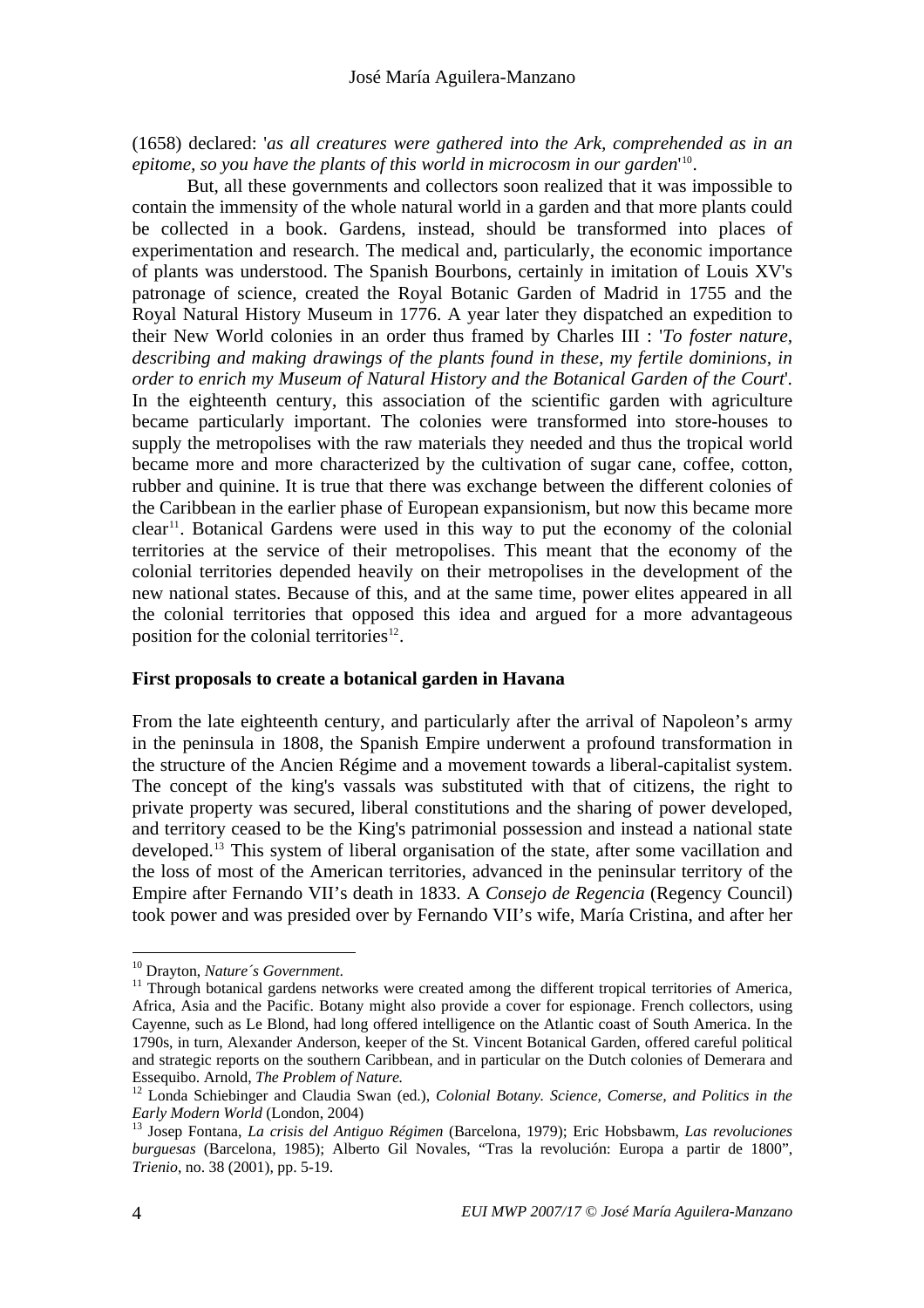<span id="page-10-0"></span>by Baldomero Espartero until Isabel II became of age. At the same time as this was taking place, the liberal state was moving towards centralisation. In this process, the overseas territories were reduced to the category of colony<sup>14</sup>. However, over this entire period, Havana had been transformed into one of the most important economic centres in the Spanish Empire. This stimulated the families of the sugar oligarchy (i.e. Arango, Aldama and Soler), to demand that its power and its economic contribution to the coffers of the state be reflected in the leadership of the society in which they were based.[15](#page-10-0)

I am going to try to show how the confrontation between these two different conceptions of the state in relation to the position the island of Cuba should have inside the Spanish state in construction, through a polemic which took place inside the Botanical Garden of Havana. In the pages of the newspaper published by this institution, the *Anales de economía, comercio y agricultura*, in 1833 debate took place between Ramón de la Sagra, director of the Garden and the *Anales*, and the young ideologist José Antonio Saco. The discussion arose around the question of the origins of the cholera epidemic that ravaged Havana and most of the island between 1833 and 1834, and which resulted in the deaths of more than twenty thousand people. The pandemic arrived in Cuba as a result of the lifting of the quarantine by the Superintendent of Finance of the island, Claudio Martínez de Pinillos. From the beginning of 1833 all ships coming from the United States were allowed into Cuba, as it appeared that the epidemic was already over in America. Sagra wanted to justify the Superintendant's action and he argued that the disease arose out of the characteristics of tropical weather and territory, which encouraged the development of this type of illness. He denied that there was any contagious character to the epidemic. This argument led him to write that these territories should be under the protection of the metropolis. In opposition to this, Saco argued that the cholera pandemic arrived on the island as a consequence of infection and not as a result of the characteristics of its land and weather and, therefore, if the Superintendent had maintained the quarantine the epidemic would never have arrived in Cuba $^{16}$  $^{16}$  $^{16}$ .

This polemical discussion marked the beginning of the confrontation between these two intellectuals. This was not only a discussion between two men but between two ways of understanding the position Havana and the island of Cuba should have in the Spanish nascent liberal state in construction. Sagra, supported by Claudio Martínez de Pinillos and the Captain General of the island, Miguel Tacón, defended the centralist liberalism of the metropolitan authorities whose aim was to reduce Havana and the island to the category of colony, in an inferior position to the rest of the provinces of the liberal nascent state. Another group, led by José Antonio Saco and Domingo del Monte, and which counted among its members Francisco Arango y Parreño and other

<sup>14</sup> Josep María Fradera, *Colonias para después de un imperio* (Barcelona, 2005); François Chevalier, *América Latina. De la independencia a nuestros días* (México City, 1999); John Lynch, *Las revoluciones* 

*hispanoamericanas 1808-1826* (Barcelona, 1985) 15 Manuel Moreno Fraginals, *El Ingenio. Complejo económico social cubano del azúcar* (Barcelona, 2001); Levi Marrero, *Cuba: economía y sociedad.,* vol. 2 (Madrid, 1983); Fradera, *Colonias para después de un imperio*; Juan Pérez de la Riva, *Correspondencia reservada del capitán general don Miguel Tacón, 1834-1838* (Havana, 1963); Louis A. Pérez, Cuba: *Between Reform and Revolution* (New York, 2006);

<sup>&</sup>lt;sup>16</sup> This polemic is in *Anales de ciencias, agricultura y comercio*, December 1828 and January, February and March 1829; *Mensagero Semanal,* 3 October 1829; José Antonio Saco, *Papeles sobre Cuba*, vol. 2 (Havana, 1962).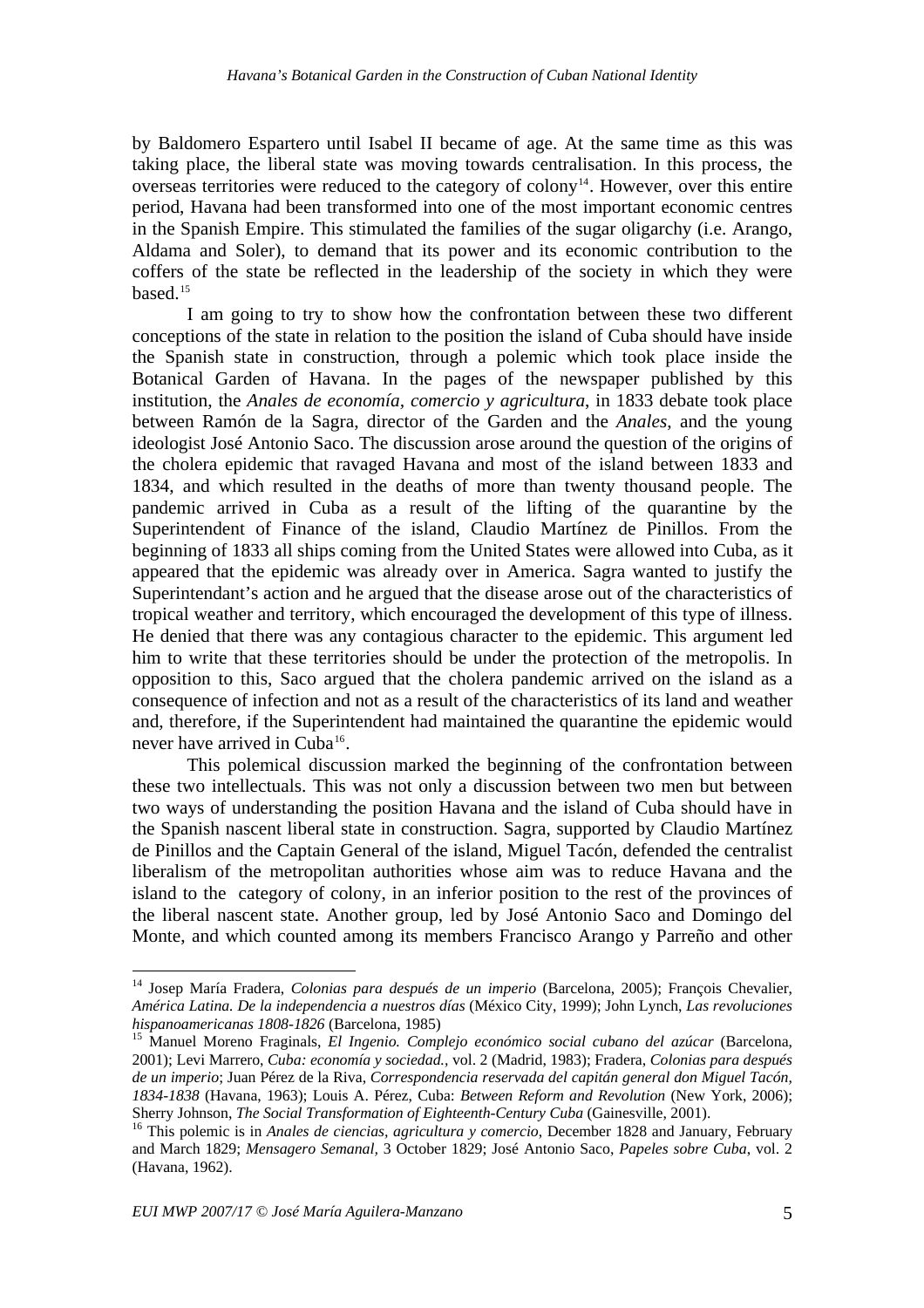<span id="page-11-0"></span>families of the Havanan oligarchy such as Aldama, Alfonso and Soler, and intellectuals such as Tomás Romay, and José Agustín Caballero, sponsored the autonomist liberalism that sought to transform the island into a province with the same rights as the peninsular provinces and with an autonomous government. Each faction consisted of individuals of diverse origin, whether peninsular, American, or of the island of Cuba itself, and the political projects of each were not fully developed from the outset, but were negotiated and modified over time.

This confrontation, which took place inside the Economic Society and in part because of the Botanical Garden and with the arrival of the cholera epidemic on the island, had its origin in the process of constitution of this same Garden. At the end of the eighteenth century the first proposals to create a botanical garden in Havana were bound to the development on the island of a powerful sugar plantation elite. This was a true oligarchy in the landed economy of the island and an authentic elite in politicalmilitary issues. This faction rose out of the old landowning families, many of them bound for decades to the business of the *Real Compañía de La Habana* (Royal Company of Havana), and sugar and tobacco production. Among these, the most important families were the Aldama, Soler, Arango y Parreño and Martínez de Pinillos. The efforts of these men meant that the number of sugar plantations grew from 96 in 1763, to 245 in 1792, 305 in 1800 and 625 in 1817, with sugar production figures rising from 12,000 boxes in 1740 to 230,000 in 1802. The arrival of the English in Havana in 1762-1763 allowed for the opening of the Havana trade and it facilitated the entrance of slave labour onto the island, an indispensable requirement for the development of the plantation system. This period also coincided with the independence of Haiti in 1791 which provoked a rise in the demand for Cuban sugar in the European and North American markets with a corresponding rise in prices.<sup>[17](#page-11-0)</sup>

Francisco Arango y Parreño is the most obvious representative of this Havana elite because of his sugar plantations, his commercial business, his family relationships with the rest of the group, his political power in the metropolis and on the island, and his intellectual wisdom which was always directed towards the improvement of the interests of the Havana elite. For this latter reason, even before the independence of Haiti, Arango wrote to the government requesting the creation of a *Junta de Agricultura*, a *Sociedad Económica* (Economic Society), to study the island´s territory and natural resources in order to develop the sugar industry. He also explained that it would be necessary to improve the roads of the island and to send industrial spies to neighbouring countries. In relation to the development of scientific and technical knowledge, Arango saw botany as one of the important subjects for its possible application to the development of the sugar industry. He suggested the construction of a Botanical Garden inside the Economic Society, constituted in 1793 and the place where the most cultured minds of the island met $18$ . Following this one of the members of the

<sup>17</sup> Montserrat Gárate Ojanguren, *Comercio ultramarino e ilustración. La Real Compañía de La Habana*, (San Sebastián, 1993); Moreno Fraginals, *El Ingenio*; Johnson, *The Social Transformation*. 18 Pedro R. Campomanes, (conde de Campomanes), "Discurso sobre el fomento de la industria popular,

<sup>1774&</sup>quot;, in John Reeder, (ed.), *Discurso sobre el fomento de la industria popular y discurso sobre la educación popular de los artesanos* (Madrid, 1975), pp. 41-124; José Álvarez Junco, *Mater Dolorosa: la idea de España en el siglo XIX* (Madrid, 2003), pp. 12-13; François-Xavier Guerra y Annick Lempérière, *Los espacios públicos en Iberoamérica* (México City, 1998), p. 83; Izaskun Álvarez Cuartero, *Memorias de la Ilustración: las sociedades económicas de amigos del país en Cuba, 1783-1832* (Madrid, 2000), pp. 329-358; Larry R. Jensen, *Children of colonial despotism* (Tampa, 1988), pp. 7-9; María Dolores González-Ripoll, *Cuba, la isla de los ensayos. Cultura y Sociedad, 1790-1815* (Madrid, 1999); Diana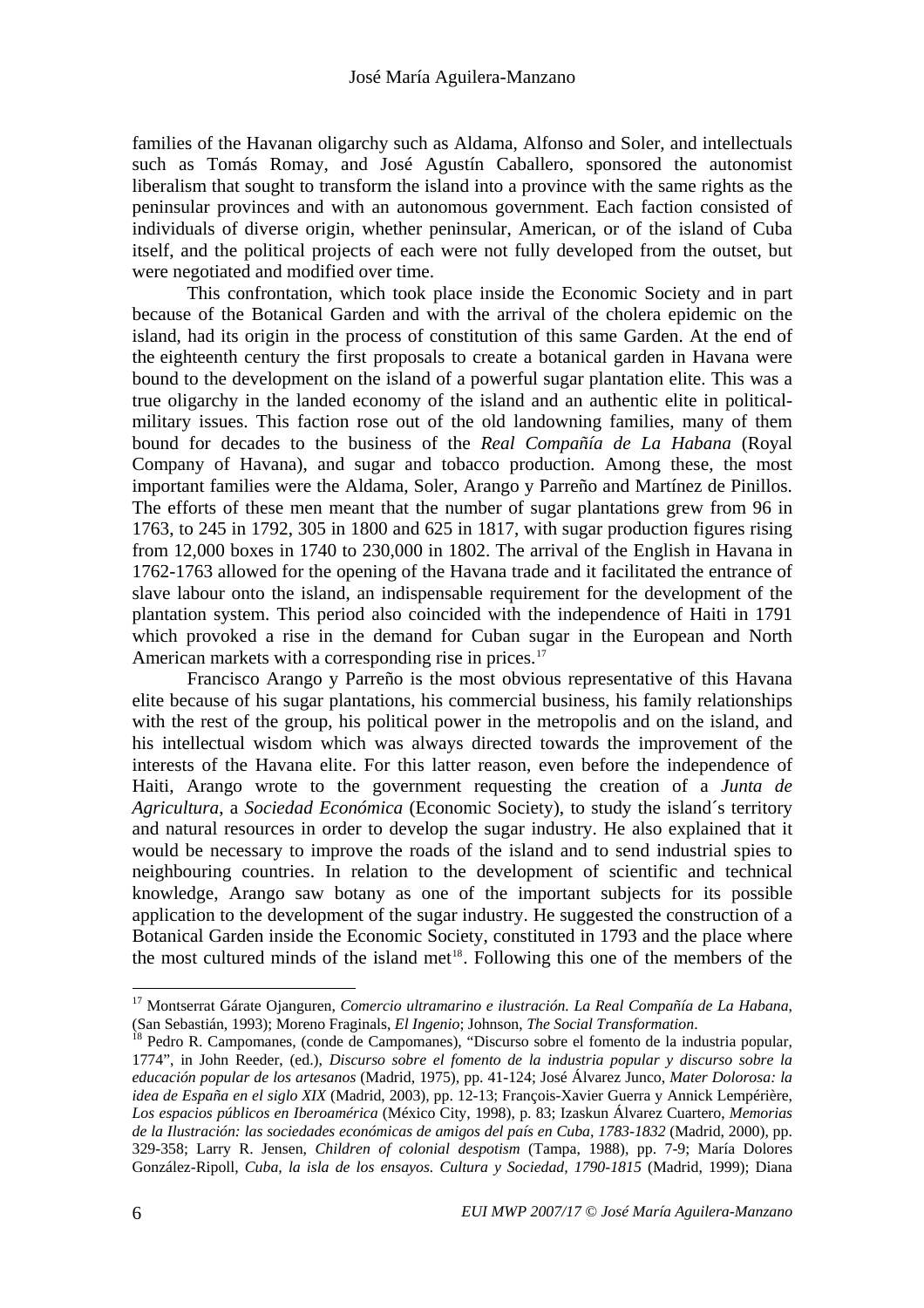<span id="page-12-0"></span>Society, Mariano Espinosa, wrote a report in 1795 in favour of establishing a garden, and in it he explained how that garden should be organized. Espinosa explained his plan to Martín de Sessé, the director of the Botanical Expedition to New Spain. De Sessé had just arrived in Havana from Mexico in the course of his mission to explore the territories of the Empire in order to understand their resources, and now it was the turn of Cuba. De Sessé even provided the Society with the regulations to govern the future botanical garden for acclimatization, and he also recruited the young Havanan José Estévez to his mission, with the aim that he should be educated in botany. These initiatives were supported by three of the founders of the Economic Society, Tomás Romay, José Agustín Caballero and Juan José Díaz de Espada<sup>[19](#page-12-0)</sup>.

Francisco Arango, as *sindico* (Chair) of the Consulate, also sponsored and supported the Guantánamo Commission in 1796. The aim of this mission was to study the geography of the island so as to build good roads and a canal from the Güines mountains to the coast, making it possible to transport the sugar from the interior of the island with lower costs.<sup>[20](#page-12-0)</sup> Arango also got approval for a research trip by two Cubans to learn the techniques of the sugar industry in other countries and thereby to contribute to changes in the island's agriculture. This journey, which was not without its elements of espionage, was carried out by Arango and his good friend Ignacio Montalvo, Count of Casa Montalvo. The pair travelled from Madrid to Havana, and from March 1794 to February 1795, travelled to Portugal, Great Britain, Barbados and Jamaica. The consclusions they drew from their journey were explained in a report in which they suggested it would be necessary to introduce technical improvements (steam and other machinery), industrial improvements (the sugar refining process) and scientific improvements (varieties of sugar cane) to enlarge on and to improve on the agricultural yields on the island of Cuba.<sup>[21](#page-12-0)</sup>

#### **Planned Nursery versus Botanical Garden of Havana**

The arrival of Napoleon Bonaparte's troops on the peninsula in 1808 and the civil war that followed, resulted in the almost total paralysis of all scientific activities. José I's government maintained the scientific institutions of the metropolis through a division of the new Ministry of the Interior, directed by Francisco Antonio Zea, once the director of the Botanical Garden of Madrid. This American botanist (born in the Viceroyalty of

Iznaga and Yolanda Vidal, "Apuntes para la historia de la Sociedad Económica de Amigos del País de La Habana", *Revista de la Biblioteca Nacional José Martí*, vol. 72, no. 1 (1981), pp. 153-173.

<sup>&</sup>lt;sup>19</sup> The first scientific expedition to Cuba was that of Antonio Parra y Callado in 1763. Soon after, the Royal Botanical Expedition to New Spain was divided up and one of its branches went to explore Cuba. This expedition was proposed by the Aragonese doctor Martin Sessé to the director of the Royal Botanical Garden of Madrid, Casimiro Gómez Ortega in 1785. Miguel Ángel Puig-Samper Mulero, *Alejandro de Humboldt, las expediciones científicas españolas y la formación de las elites* (Madrid, 2002); Miguel Ángel Puig-Samper Mulero and Mercedes Valero, *Historia del Jardín Botánico de La* 

*Habana* (Madrid, 2000).<br><sup>20</sup> The expedition was directed by Joaquín de Santa Cruz, with his brother-in-law, Juan Montalvo O'Farrill, as subdirector and assistant, and Anastasio Arango, as secretary. Puig-Samper Mulero, *Historia* 

*del Jardín Botánico*. 21 Francisco Arango y Parreño, "Sobre las noticias comunicadas por el señor síndico don Francisco Arango y Parreño a la Junta de Gobierno del Consulado de Agricultura, Industria y Comercio de La Habana, adquiridas en el viaje que por encargo de S.M. ha hecho a Inglaterra, Portugal, Barbada y Jamaica", "Comisión diplomática al Guarico, 5 de marzo de 1803", in Francisco Arango y Parreño, *Obras*, vol. 1 (Havana, 1952), pp. 243-251 and 338-383.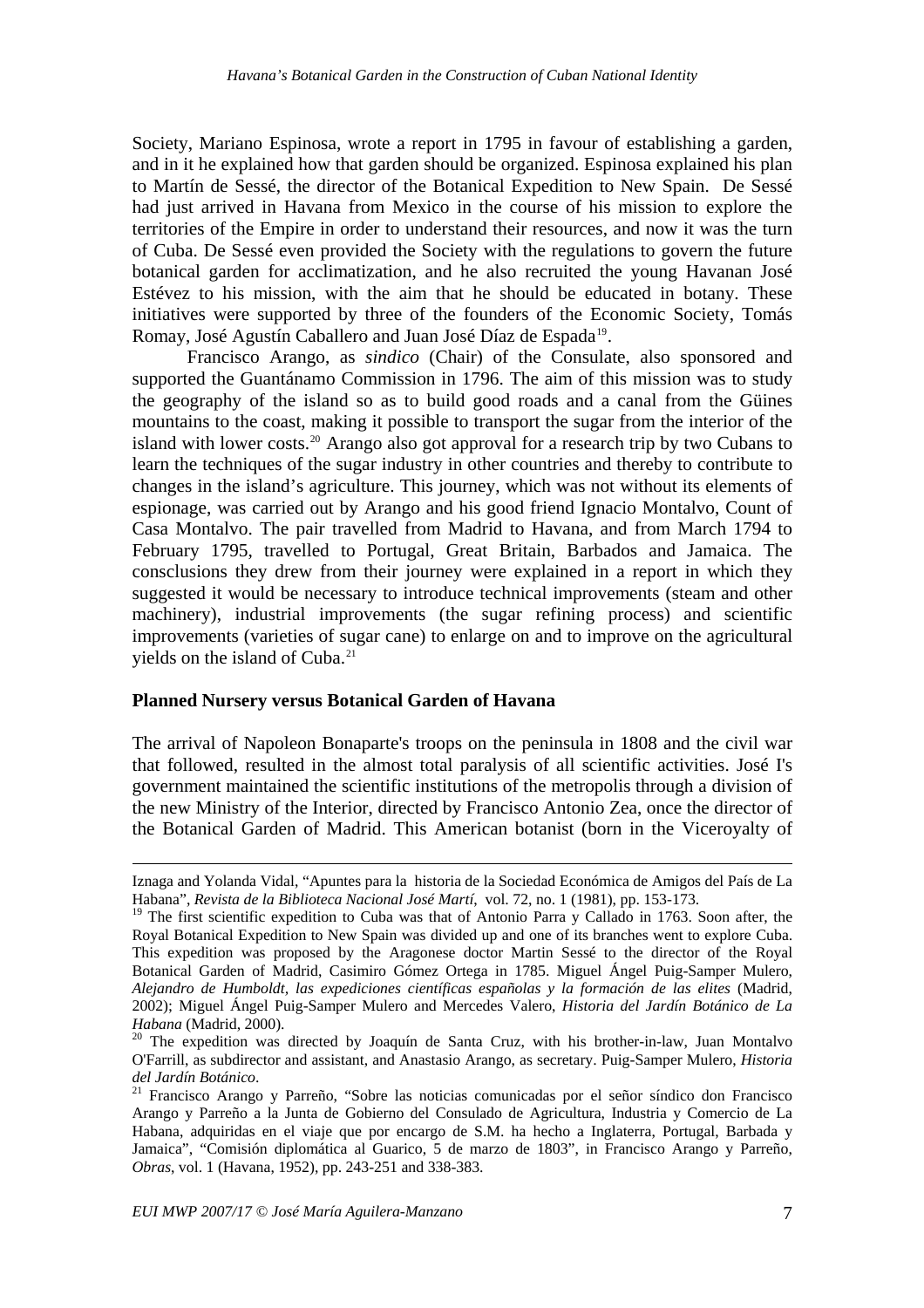<span id="page-13-0"></span>New Granada), put forward a plan to establish 24 nurseries in the peninsula and in the overseas territories and to use them to promote the teaching of botany as applied to colonial agriculture. Although his plan was not fully carried out, because of the fall of José I's government, part of it began to be developed very soon after. On 16 May 1813, the Regency of the Kingdom informed the Captain General of Cuba, Juan Ruiz de Apodaca, of the latest decisions taken in the metropolis in relation to Espinosa's scientific work and of the possibility of establishing a nursery in Havana where research could be carried out on plants useful to the industry and to the needs of the metropolis. Espinosa was put in charge of this mission. In January of the following year, the Secretary of State, Juan Álvarez Guerra, thanked Espinosa for his first despatches from Havana and he reminded him of the necessity of establishing a nursery. This, according to Espinosa's testimony, had already begun<sup>[22](#page-13-0)</sup>:

*La Regencia del Reino que no pierde de vista la necesidad de proporcionar a la península, en cuanto lo permitan las estrecheces del erario, los frutos y plantas medicinales y útiles a las artes y manufacturas que se hallan en las provincias de Ultramar, facilitando los medios de aclimatarlas, y que se propaguen en ella; teniendo presente que en La Habana existe D. Mariano Espinosa, corresponsal del Jardín Botánico de Madrid, se ha servido resolver que el expresado Espinosa, se encargue de remitir a la península las plantas medicinales exóticas y sus semillas que puedan ser más útiles y de formar un vivero de plantas, arbustos y árboles que produzcan frutos, u otros productos convenientes a la industria, artes y manufacturas de la península, variando las especies en cada remesa, y espera del celo e ilustración de Espinosa, que se prestará a hacer este servicio con la eficacia que recomienda su objeto y que se extenderá a proporcionar de la de Jamaica otras plantas medicinales y de utilidad y adorno originarias del Asia que se hallan allí aclimatadas …*[23](#page-13-0).

 However, the arrival in Havana, in July 1816, of the new Superintendent of Finance, Alejandro Ramírez, overturned the central government's project to establish a nursery. This man, who had always supported the ideas of the local oligarchies in all the places where he had governed, i.e., Guatemala and Puerto Rico, did the same thing with the initiatives of Arango in Cuba. In the year of his arrival, Ramírez was named president of the Section of Education at the Economic Society, where a paper was read about the necessity of establishing a botanical garden with accompanying instruction in botany and in chemistry<sup>[24](#page-13-0)</sup>. The following month, as a result of this report, José Estévez was consulted about the feasibility of creating a botany class and another in chemistry with a laboratory, as well as the Botanical Garden. However, Estévez, in his response,

 $22$  Archivo Nacional de Cuba (ANC), Intendencia de Hacienda, leg. 318, no. 33; Archivo General de Indias (AGI), Cuba, leg. 227B, no. 3.<br><sup>23</sup> The Regency of the Kingdom continues to see the need to provide the peninsula, as soon as financial

circumstances permit it, with the fruits and medicinal and useful plants which are in the overseas territories. With this objective it is necessary to acclimatize the plants and after that to disseminate them in the peninsula. Don Mariano Espinosa, correspondent of the Botanical Garden of Madrid, who lives in Havana, is the best person to take charge of the sending of the medicinal exotic plants and seeds to the peninsula. A nursery of plants, bushes and trees could be constructed to produce fruits and products useful to the industry, arts and factories of the peninsula. Also for this reason, Espinosa must introduce different species with each set of samples sent. We hope the zeal and enlightened example of Espinosa will encourage him to do this effectively. If things go well, in the future Espinosa will extend his research to Jamaica from where he will send medicinal, useful and decorative plants originally from Asia and now acclimatized. ANC, Intendencia de Hacienda, leg. 318, no. 33.

<sup>&</sup>lt;sup>24</sup> "Papel presentado a la Sección de Educación sobre el establecimiento de un jardín botánico", *Memorias de la Sociedad Económica de La Habana* (*Memorias*), Havana, vol. 5, no. 21 (1818), pp. 294- 302.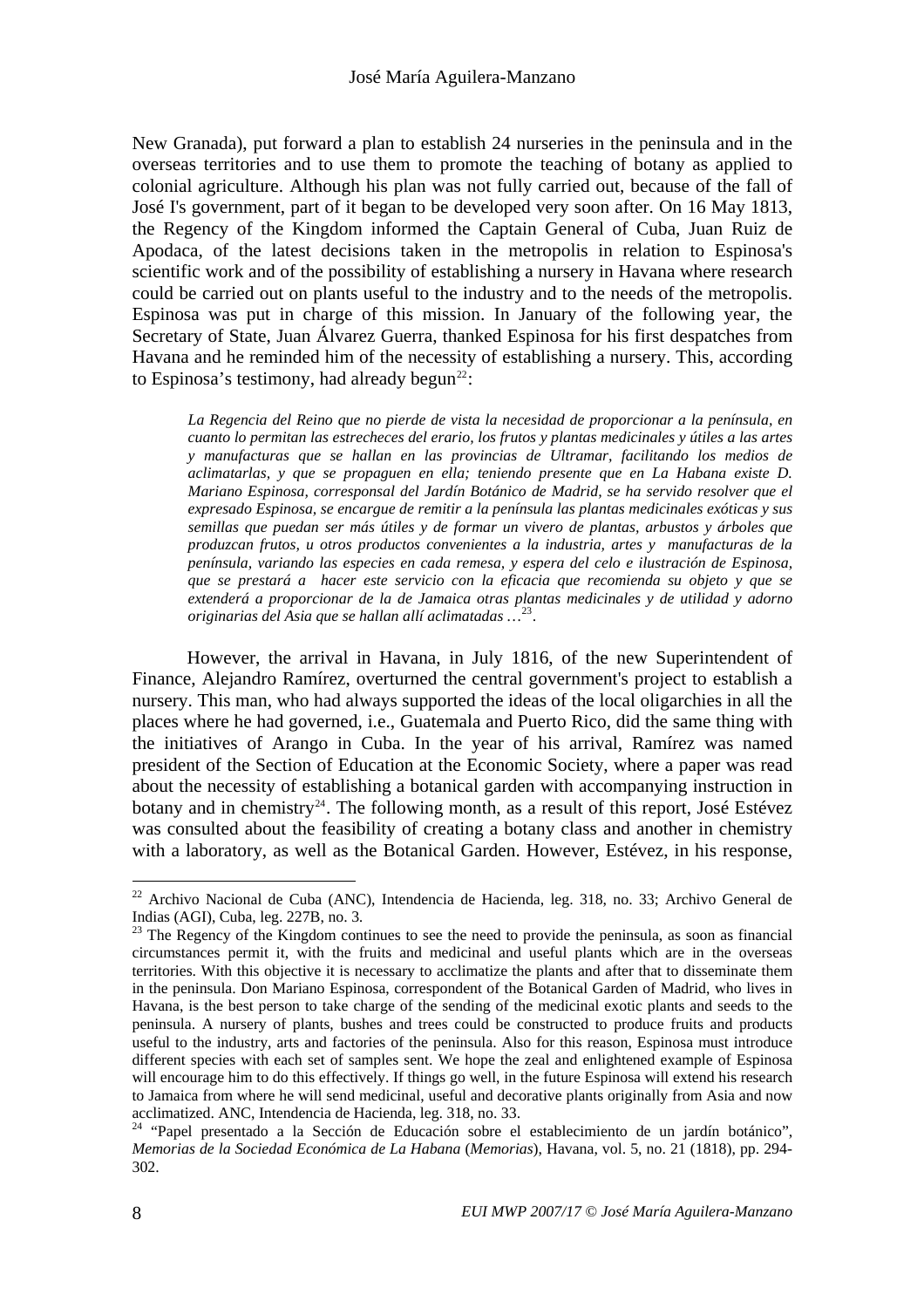<span id="page-14-0"></span>recalled the order given to Mariano Espinosa to establish a nursery. The Superintendant and the farmers ignored this and continued with their plans. Ramírez, as director of the Society, deployed all his abilities to found the Botanical Garden and applied immediately to the Captain General Cienfuegos to get his authorization, which Cienfuegos gave without any difficulty. The official inauguration of the Garden, under the direction of the Economic Society, took place on May 30 1817, with the main authorities of Havana in attendance. The direction of the Garden was given, from February 1818, to the Havana naturalist José Antonio de la Ossa, who followed Mariano Espinosa. This latter was removed from the new scientific institution, in spite of the orders received from the metropolis in 1813 and 1814, and of his known work such as correspondent of the Royal Botanical Garden of Madrid. José Antonio de la Ossa gave an explanation of this situation in a report in 1821, in which the Minister for Overseas requested information on the state of the nursery authorized in  $1813^{25}$  $1813^{25}$  $1813^{25}$ :

*Por la real orden de V.S. se ha servido comunicarme, fecha 24 de febrero último, que se solicita saber del Excmo. Sr. Jefe Superior político, el estado en que se halla el jardín de aclimatación que se cree establecido en esta isla, y las copias de otras Reales ordenes que se acompañan de 16 de mayo de 1813 y 18 de enero de 1814, se deduce claramente, que no se habla en ellas del jardín que la sociedad patriótica que, por medio de su director el Sr. Don Alejandro Ramírez, puso a mi cargo; pues por la última de dichas Reales órdenes se evidencia que habiendo manifestado al Ministerio Don Mariano Espinosa, corresponsal del Jardín Botánico de Madrid, haberse puesto en ejecución el vivero mandado establecer en la de 16 de mayo de 1813, es de éste, del que se solicita saber las causas de su decadencia, inferidas, sin duda, porque desde el siguiente en que dicho Espinosa remitió un cajón de semillas, parece no haber continuado con las remesas; y debe ser así, pues me consta que este individuo hace años que está enfermo y que por esta causa ha descuidado el único jardín que le he conocido en el patio de su casa, donde es cierto que hay algunos árboles interesantes, pero no semillas y plantas pues las varias semillas, y algunas plantas vivas que ha remitido, han sido fruto de sus excursiones en el campo…*[26](#page-14-0).

The complexity of what he is doing is clear, for while Alejandro Ramírez used the government orders authorizing the garden in 1813 and in 1814, to set up the new scientific establishment, the director of the garden reported that it was another garden, and not Espinosa's nursery<sup>[27](#page-14-0)</sup>. José Estévez's participation in the initial development of the Botanical Garden of Havana was also limited, in spite of his possible appointment as Professor of Botany at the new institution. In the same year, the new Superintendant charged the French chemist Saint André with the creation of a chemical laboratory, but Saint André died in 1819, a victim of the yellow fever. This new situation forced

<sup>25 &</sup>quot;Botánica y química", *Memorias*, vol. 4 (1817), pp. 15-16. Archivo General de Indias, AGI, Santo Domingo, leg. 1714.

<sup>&</sup>lt;sup>26</sup> By Royal Order, communicated on 24 February, the Captain General of the island is asked about the state of the Havana nursery. This is affirmed in communications of May 16, 1813 and January 18, 1814. Because of this, I deduce you are not referring in this order to the garden that the Economic Society, directed by Don Alejandro Ramirez, put under my supervision, because this is another garden. If you wish to know about the nursery, you must refer to Don Mariano Espinosa, correspondent of the Botanical Garden of Madrid, who was charged to create it by the royal orders of 1813 and 1814. I can confirm that Don Mariano Espinosa sent a box of seeds to Madrid, and after that he sent no more. I also know he has been ill for some years, and that for this reason he has neglected the only garden of his that I have known, his own garden, where it is certain there are some interesting trees, but no seeds or plants because the several seeds, and living plants he sent, were the fruit of his trips in the field. AGI, Santo Domingo, leg. 1714.

 $27$  ANC, Intendencia de Hacienda, leg. 1124, no. 133; Archivo Histórico Nacional (AHN), Ultramar, Cuba, Fomento, leg. 63/14, no. 22.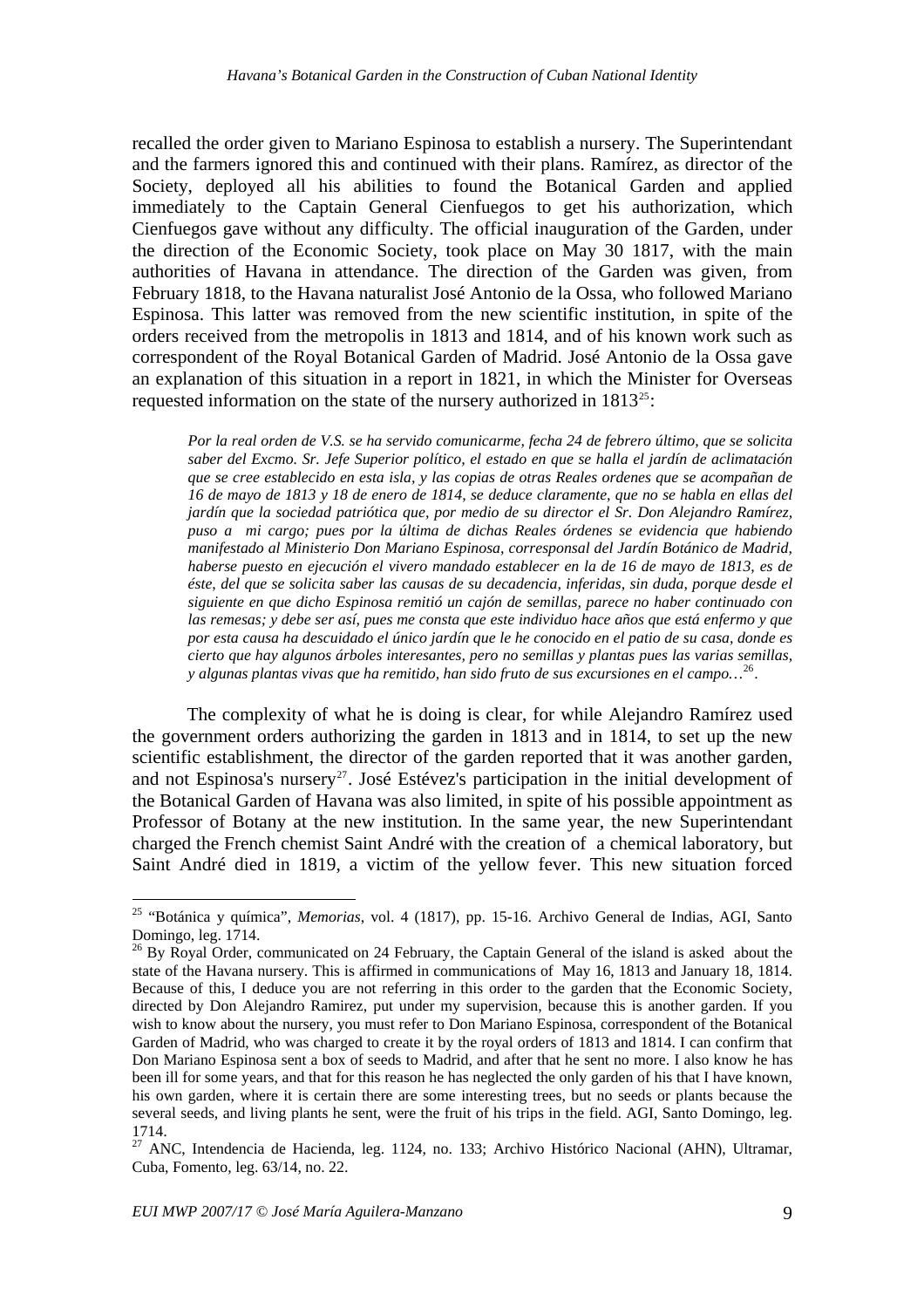<span id="page-15-0"></span>Alejandro Ramírez to order the establishment of the chemistry class in February 1820 under the direction of the Italian doctor José Tasso, following José Estévez's resignation. Despite the importance of the chemistry laboratory to advances in the cultivation and producution of sugar cane, it could not be begun without money, according to José Antonio de la Ossa's report in 1821<sup>[28](#page-15-0)</sup>.

In spite of these obstacles, little by little the botanical garden grew thanks to the financing that Ramírez supplied from the Superintendency of Finance<sup>[29](#page-15-0)</sup>. Ossa had the clear intention of collecting the whole flora of the island within it. With this in mind, in addition to the director's own trips, he requested the collaboration of local people through an advertisement in the *Diario de Gobierno de La Habana* in 1818. Ossa offered three *pesos* for every tree or bush sent to him and one *peso* for the '*matas e hierbas*'. But Ossa did not do what he said he would do and he began a relationship with the main European botanical centers. Ossa wrote in 1821 that he had received numerous seeds to enrich the garden and some living plants from Hamburg, sent by Matías Averoff, and from North America sent by the honorary official Luis Paine. We can assume that most of the received seeds were compensation for those that the director of the Botanical Garden of Havana sent, according to his own words, to the gardens of Vienna, Prussia, Palermo, and Geneva<sup>[30](#page-15-0)</sup>. The Botanical Garden of Havana had been transformed into an entity autonomous of Madrid. It had been established as an entity on which to build the history of the island of Cuba and as a place in which to make experiments for the economic development of the island, independent of the interests of the metropolis. This had been made possible because the metropolis simply did not stop them. As we can see, the division between different liberal groups continued around the recently created Botanical Garden. One group was in favour of a nursery while the other thought the Garden should be transformed into an experimental place for the economic development of the island<sup>[31](#page-15-0)</sup>. At this stage the second position, i.e., the liberal autonomist position, had won. However, things were to change in the following years.

#### **The centralist group gets control of the Botanical Garden**

Since the *Trienio Consitucional* (1820-1823) (Constitutional Triennium) began, there was a greater interest on the part of the metropolis in what happened in the Botanical Garden of Havana. The new liberal central government approved the creation of a Commission of Agriculture in Madrid, in which Mariano Lagasca and Antonio Sandalio de Arias participated. Both men were immediately interested in the state of the Havana Garden, although always in relation to metropolitan interests, and took as a base the goverment orders for the creation a nursery in 1813 and 1814. The Havana

<sup>&</sup>lt;sup>28</sup> AGI, Santo Domingo, leg. 1714; ANC, Miscelánea de Libros, 12518, Letra N; Luis Felipe le Roy Gálvez, "Historia de la primera cátedra de química en Cuba", *Revista Bimestre Cubana*, vol. 66 (1950), pp.  $65-93$ .

<sup>29</sup> ANC, Intendencia de Hacienda, leg. 318, no. 33. The first detailed information on the structure of the Botanical Garden is in the "Extracto de las tareas de la Real Sociedad en el año 1808" which the Secretary of the Economic Society read to the members of the Economic Society. *Memorias*, vol. 6, no. 25 (1819), p. 23.

<sup>30</sup> José Antonio de la Ossa, "Habana. Jardín Botánico", *Diario del Gobierno de La Habana*, 24 February 1818, no. 55, pp. 3-4; Puig-Samper Mulero, *Historia del Jardín Botánico*; González Ripoll, *Cuba, la isla de los ensayos.*

<sup>31</sup> Puig-Samper Mulero, *Historia del Jardín Botánico*.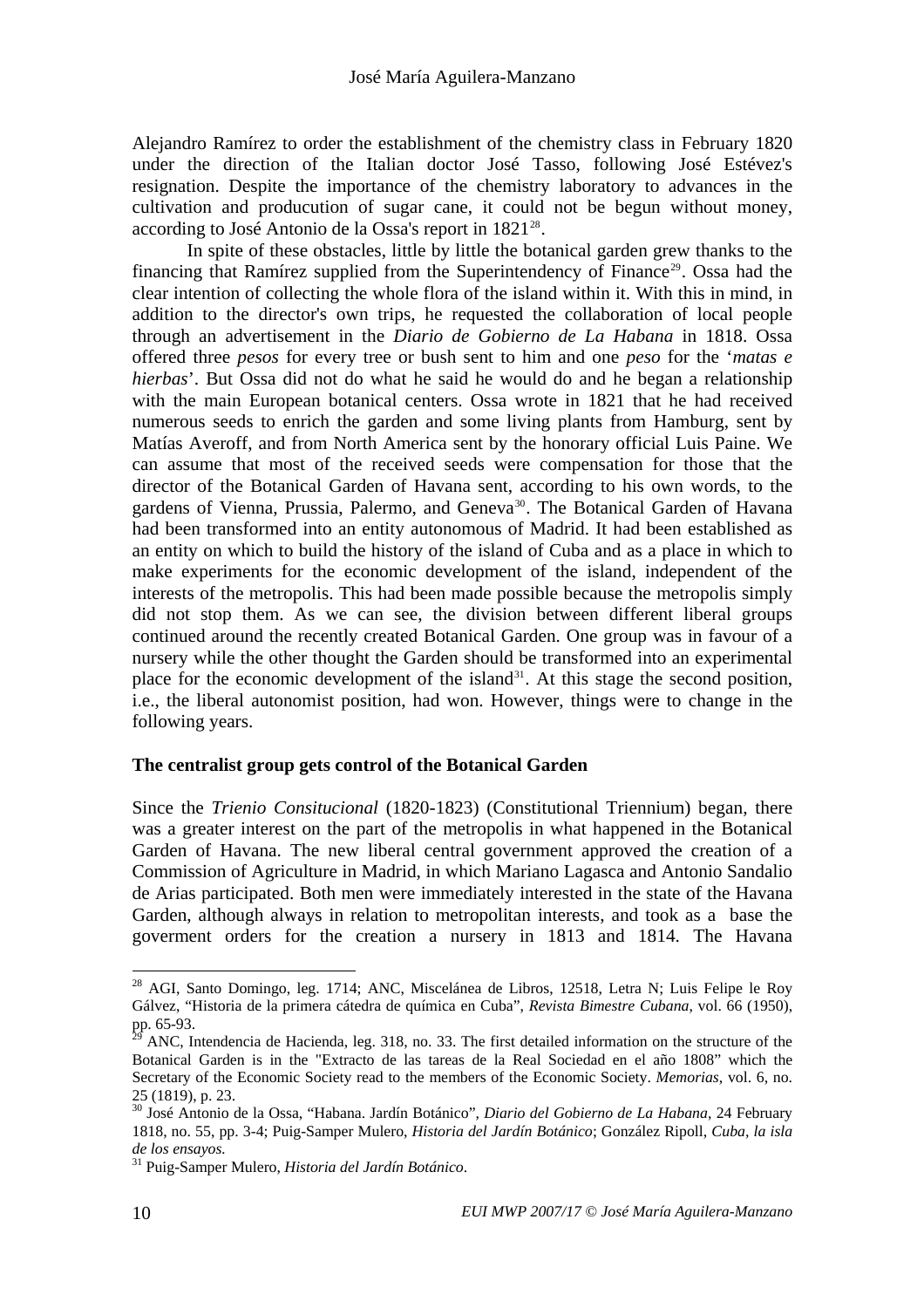<span id="page-16-0"></span>Superintendency of Finance received an order in 1821, through which the Commission of Agriculture requested a report on the state of the nursery in Havana. His answer was the report edited by José Antonio de la Ossa, to which I have already made reference, in which the confusion between Mariano Espinosa's nursery, and the new Botanical Garden supported by the Economic Society was indicated. Two days later, this same institution sent another petition which showed the metropolitan interest in the development of agricultural botany and the possible acclimatization of the 'useful plants' existing in the 'overseas domains'[32](#page-16-0):

*Entre las providencias que tengan por objeto el favorecer la agricultura, pueden considerarse como fundamentales las que por principios fijos y científicos traten de establecer su enseñanza en cátedras suficientemente dotadas. El rey está persuadido de que, si al establecimiento de esta enseñanza se agregase el de los jardines botánicos, destinados a la aclimatación de vegetales, podría esperarse con la mayor certeza que la agricultura de Ultramar, no sólo duplicaría dentro de pocos años sus productos, sino que ofrecería al comercio otros nuevos, que en el estado actual nos vienen de las colonias extranjeras o de los países de oriente*[33](#page-16-0).

This order arrived during the first stay of professor Ramón de la Sagra. The naturalist Sagra took Ossa's place in the direction of the Botanical Garden and turned the studies of Cuban botany towards agricultural research, as had been 'suggested' from the metropolis. The appointment of Sagra as Professor of Natural History in Havana was the result of Tomás Gener´s support of his candidacy. Gener became Sagra´s permanent protector, alongside two other Cuban deputies to the metropolitan parliament, Leonardo Santos Suárez and Félix Varela<sup>[34](#page-16-0)</sup>. His appointment, however, given what his backers wished, put the natural history class and, later, the Botanical Garden, at the service of the economic needs of the peninsula and not of the farmers of the island. The natural history class, which substituted the botany class, was created, as stated in the disposition of the General Direction of Studies in June 1822, 'To spread in the nation the study of the natural sciences, to acquire new articles of utility for agriculture, the arts, trade and the illustration; and to establish honourable competition with foreigners, who become rich and increase their knowledge with the products of our own territory, at the expense of our negligence or ignorance'[35](#page-16-0). Sagra recognized in the preface to his physical observations made in the Atlantic Ocean, the connections between his appointment and the plans of the General Direction of Studies. On June 23, 1823, the Galician naturalist left for Cuba, arriving on the island on August 4, where he put the new class of agricultural botany into operation<sup>[36](#page-16-0)</sup>.

 $32$  ANC, Intendencia de Hacienda, leg. 318, no. 33.

<sup>&</sup>lt;sup>33</sup> Teaching gifted individuals is one of the fundamental elements in the development of agriculture. The King is persuaded the teaching of botanical gardens, dedicated to the acclimatization of plants, should be added to this teaching. The result will be a doubling of production in overseas agriculture, and the introduction of new plants that now come to us from the foreign colonies and the countries of the East. I have take this text from Ramón Meza, "Nuestro antiguo Jardín Botánico. *Revista Cubana de Ciencias*, *Filosofía, Literatura y Bellas Artes*, vol. 14 (1891), pp. 235-239. 34 José López Sánchez, "Dos etapas en la vida de la Sagra", *Revista de la Biblioteca Nacional José Martí*,

vol. 13 (1971), pp. 117-170 and 123.<br><sup>35</sup> Archivo del Museo Nacional de Ciencias Naturales (AMNCN), leg. 13, carp. 2.

<sup>&</sup>lt;sup>36</sup> 'Observaciones físicas hechas por Ramón Sagra en el Océano Atlántico, durante su viaje de La Coruña-La Habana, 1823', *Memorias*, no. 46 (1823), pp. 211-213; "Carta de Sagra a los Sres. De la Junta directiva del Gabinete de Historia Natural, Madrid, 28 de noviembre de 1822", in AMNCM, "Museo", leg. 13, carp. 2; "Carta de Ramón de la Sagra a los Sres. De la Junta Directiva del Jardín Botánico, Madrid, 28 de noviembre de 1822", in Archivo del Real Jardín Botánico (ARJB), I, 32, 5, 4; "Expediente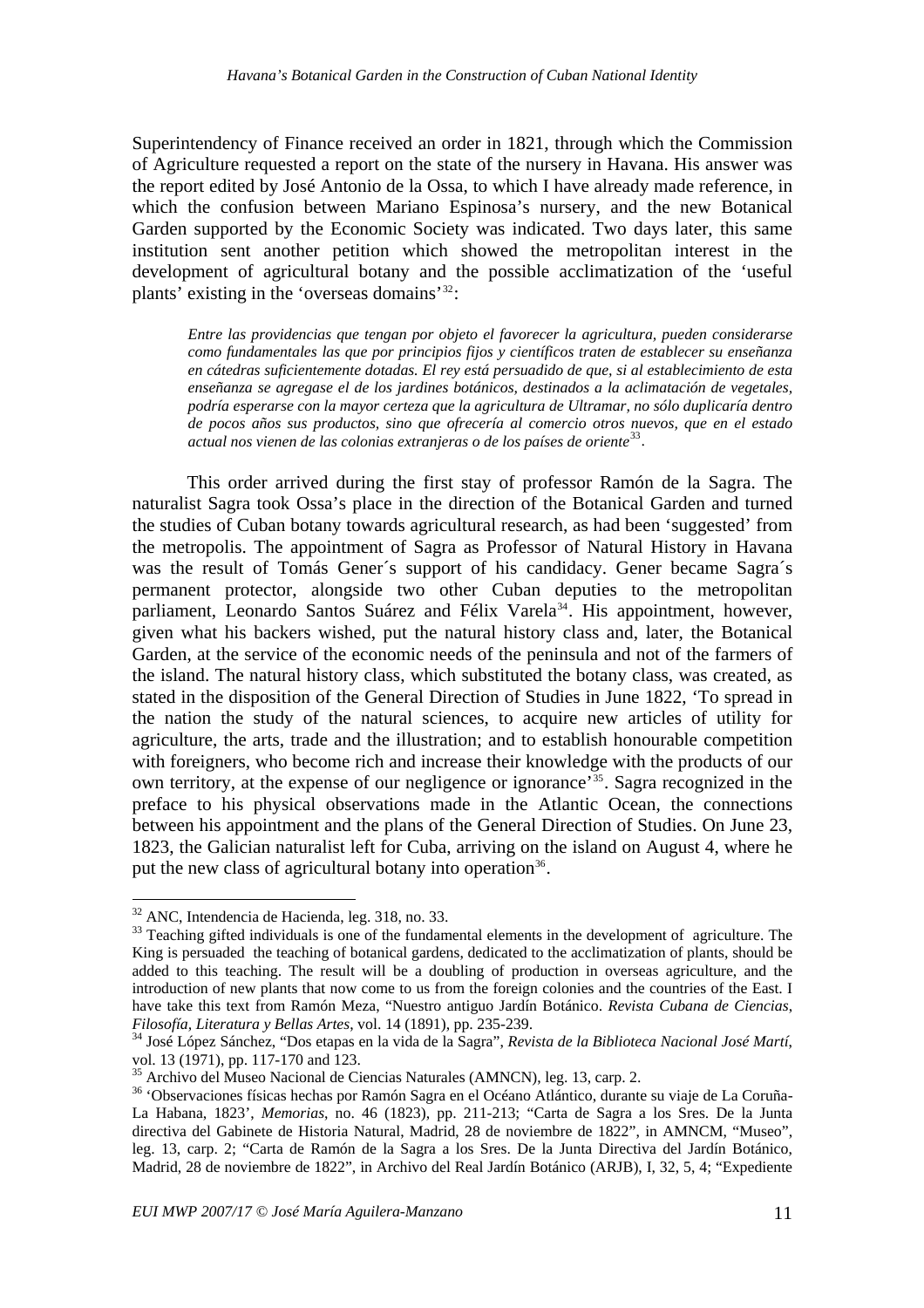<span id="page-17-0"></span>At the same time, Sagra began a campaign to put the Botanical Garden of Havana under his control in the place of its old director, José Antonio de la Ossa. With this objective, he intervened actively in the writing of the new regulations for the Garden. In this it was stated that the director would be, at the same time, the director of the Economic Society, with two inspectors as assistants and before long Sagra got the position of director. The new regulations also stated that the director of the Garden should have named correspondents of the institution in all the main cities of the island, who would send him samples of all the plants in the territory. At the same time, the new director must maintain direct and continuous correspondence with the Royal Botanical Garden of Madrid. With all this information the director should develop catalogues, herbaria and reports of the plants of the island and of the garden and should make sowing and acclimatization tests. To disseminate all these ideas he had a propaganda paper paid for by the Superintendant, the *Anales de ciencia, economía y comercio*. The character of the nursery, which served the needs of the metropolis, and not the interests of the island, was reflected in the regulation of its governance, and Sagra developed this regulation point by point $37$ .

In his speeches, the Galician naturalist attacked the sugar monoculture, the oldfashioned forms of its cultivation and the industrial processes turning cane to sugar. Although Sagra believed that the basis for the development of the island was agriculture, he thought that this was still in its infancy. With this in mind he began to teach several courses of agricultural botany and he published *Principios Fundamentales* to serve as an introduction to the Botanical-Agricultural School. Between 1832 and 1833, he was able to establish a School of Agriculture, and he published 'Cartilla para el cultivo del cacao' and 'Memorias sobre el añil de Guatemala' in the *Anales*[38](#page-17-0). In the School of Agriculture, Sagra centred the greater part of his efforts on the experimentation and acclimatization of products of great value on the international market and on others that could be useful for the development of peninsular and European industry, such as wheat, corn, rice, palms, sarsaparilla, China-root, vanilla, etc., which demonstrates this naturalist's special interest in giving a practical character to the Botanical Garden. He began experiments in the garden and achieved the successful germination of twenty-six exotic species and sixteen natives, such as the india-rubber plant, Campeachy wood, the Benzoin tree, the locust tree, etc. As a result of these experiments, the Galician regularly sent plants to the Botanical Garden of Madrid and, in one of these shippings, on June 3, 1826, he supplied a list of plants that could be introduced into the peninsula: Guinea grass, diverse species of Muse, Marantha, pineapple, yucca, cotton, guava, pink pome, balm of Peru, mango, Campeachy wood, indigo, etc.. The cultivation of Guinea grass in the metropolis was

sobre el nombramiento de D. Ramón de la Sagra para catedrático de historia natural, 1823-1824", in ANC, Gobierno Superior Civil, leg. 883, no. 29771; ANC, Junta de Fomento, leg. 203, no. 8987; ANC, Junta de Fomento, leg. 203, no. 8987.<br><sup>37</sup> Memorias, vol. 8 (1824), pp. 597-598.

<sup>&</sup>lt;sup>38</sup> "Discurso leído en la apertura de la cátedra de botánica agrícola, por su profesor D. Ramón de la Sagra, 10 de octubre de 1824"; "Carta de Ramón de la Sara al Excmo. Sr. Presidente y Señores de la Junta Económica y de Gobierno del Real Consulado, La Habana, 1 de diciembre de 1824", ANC, Junta de Fomento, leg. 203, no. 8987; "Carta de Ramón de la Sagra al Excmo. Sr. Presidente y Sres. De la Junta Económica y de Gobierno del Real Consulado. Jardín Botánico de La Habana, 3 de febrero de 1825", in ANC, Junta de Fomento, leg. 203, no. 8987; *Anales de economía, comercio e industria*, vol. 2 (1828).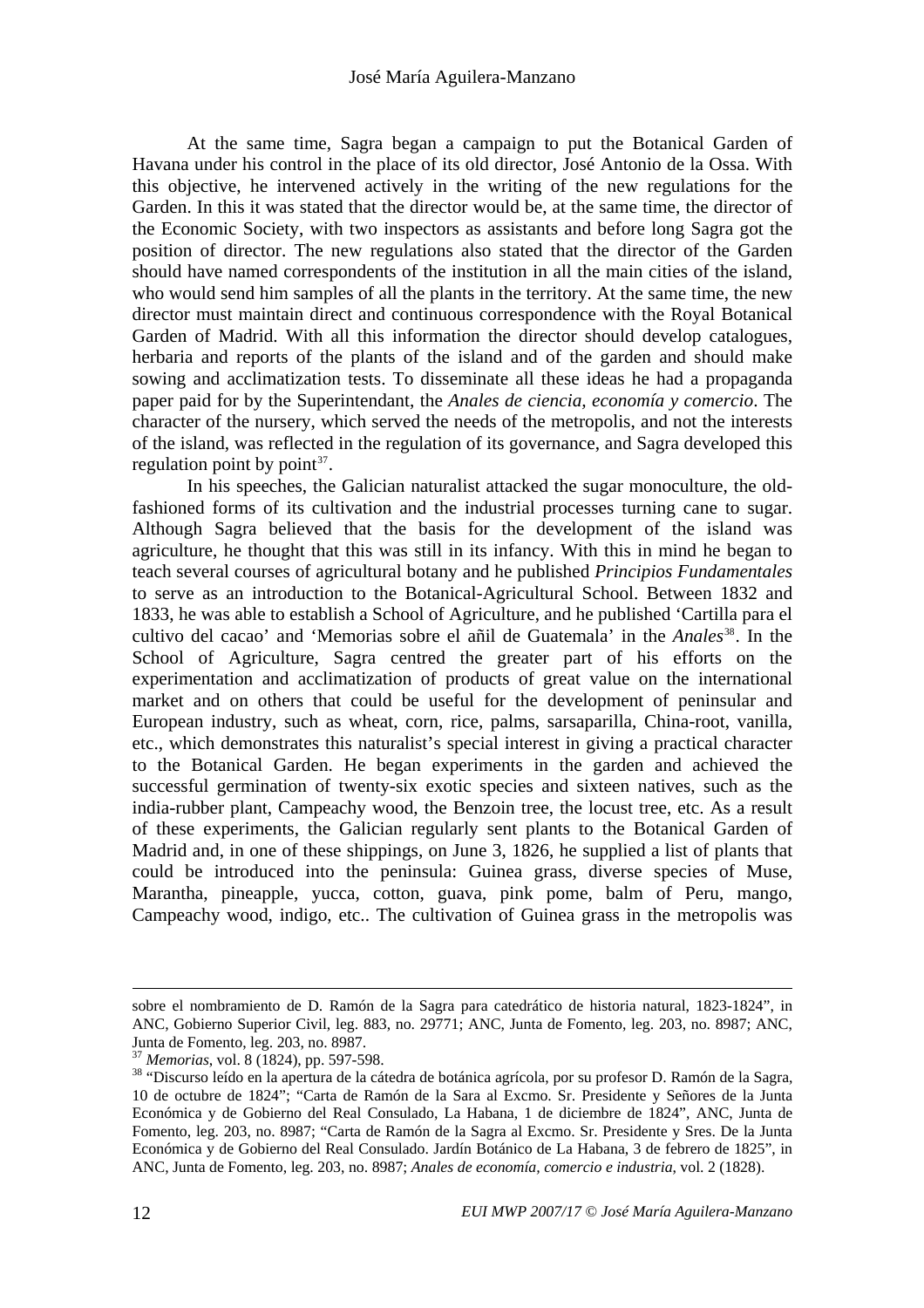<span id="page-18-0"></span>especially interesting for Sagra, since artificial grasslands could be created out of this plant and so avoid the loss of livestock due to food shortages<sup>[39](#page-18-0)</sup>.

In relation to an understanding of the territory, Sagra indicated in his first reports that he had been unable to go out into the field because of his numerous tasks. For this reason, he proposed to the *junta de inspección* of the Garden the appointment of correspondents of the Botanical Garden of Havana in different towns of the island. He also succeeded in getting the main authority on the island, the Captain General, to send a general letter to the authorities of the different cities ordering them to collect the botanical and agronomic data of each respective region. With all this information that, little by little, arrived Sagra made herbaria and reports on the characteristics of the flora, fauna and territories of the island<sup>[40](#page-18-0)</sup>. Another important aspect for the development of the Havana Garden was the establishment of relationships with other scientific, and especially peninsular, institutions. In this sense, the Galician indicated in his report of 1827 that he maintained correspondence with the gardens of Madrid, Cádiz, Barcelona, Paris, Montepellier, Nancy, Geneva, Turin, Berlin, Copenhagen, Bologna, Padua, Florence, Rome, London, Oxford, etc. and other societies like that of agriculture in Lyon and Caen, of horticulture in London, and the Linneans of Paris, London and Boston, and the School of Natural History of New York, etc. He also explained the relationship established, through shippings of plants and seeds, with some celebrated European professors such as Desfontaines or Candolle<sup>[41](#page-18-0)</sup>. During the same period, the Galician naturalist participated in the attempt to create an Academy of Medical Sciences in Havana $42$ .

Although Sagra had obtained control of the Botanical Garden, transforming it into a nursery, against the group of liberal autonomists, this latter group created a parallel system of research that was under their control. After the Liberal Triennium,

<sup>&</sup>lt;sup>39</sup> "Informe sobre el estado actual del Jardín y de la cátedra de botánica aplicada a la agricultura, presentado por el profesor D. Ramón de la Sagra en las juntas generales de la Real Sociedad Patriótica de La Habana, a fines del año 1825", *Diario de La Habana*, 10 January 1826, pp. 1-2; Ramón de la Sagra, "Informe sobre el estado del Jardín Botánico en septiembre de 1828", in ANC, Instrucción pública, leg. 706, no. 44607.

<sup>&</sup>lt;sup>40</sup> Sagra included a questionnaire in the letter that asked locals about Cuba's different geographicalphysical aspects: the quality of the land, mountains, rivers, dry seasons and rainy, winds.; also geographical-economic elements: the quantity of production of sugar, coffee, tobacco, bananas, yucca, etc. He also asked for the names of trees, the land on which they grew, the uses they were put to, types of grasses and which were used for feeding livestock and could be of interest for the nursery. ANC, Junta de Fomento, leg. 179, no. 8226.

<sup>&</sup>lt;sup>41</sup> Sagra maintained an intense correspondence with the following men: José Pavón, director and author of Peruvian and Chilean flora, in Madrid; Francisco Javier Lasso, secretary of the Economic Society of Cádiz; M. Bosc, director of cultivation of the King's Garden in Paris; M. Thiebaril de Bernard, from the Linnean Society of Paris; M. Rober, director of the Royal Marina Botanical Garden in Toulon; M. A.P. de Candolle, director of the Museum and Garden of Geneva; Carlos Martius, director of the Munich garden; M. Schoeffer, director of the Imperial Society of Sciences of Moscow; M. Zigna, director of the botanical garden of Riga; M. Otto, director of the garden of the King of Prussia in Berlin; and Mr. Samuel Mitchell, professor of natural sciences. He also maintained an intense correspondence with R. Desfontaines who had explored north África as Commissioner of the Academy of Sciences of France and who was professor of the Garden of Plants from 1786, and with André Thouin who was the person responsible for the Garden of Plants and the learning of Botany in France. *Anales*, vol. 1 (1827).<br><sup>42</sup> He created this Academy of Medical Sciences in Havana in association with the doctors Francisco

Alonso, Nicolás J. Gutiérrez, Tomás Romay, José Estévez, Agustín Encinoso, José de la Luz, etc. ANC, Junta de Fomento, leg. 179, no. 8226; Pedro M. Pruna, "¿Cómo se percibía la necesidad de una Academia de Ciencias en la Cuba colonial?", in *Conferencia científica por el CXXV aniversario de la fundación de la Academia de Ciencias Médicas, Físicas y Naturales de La Habana* (Havana, 1986), pp. 7-18.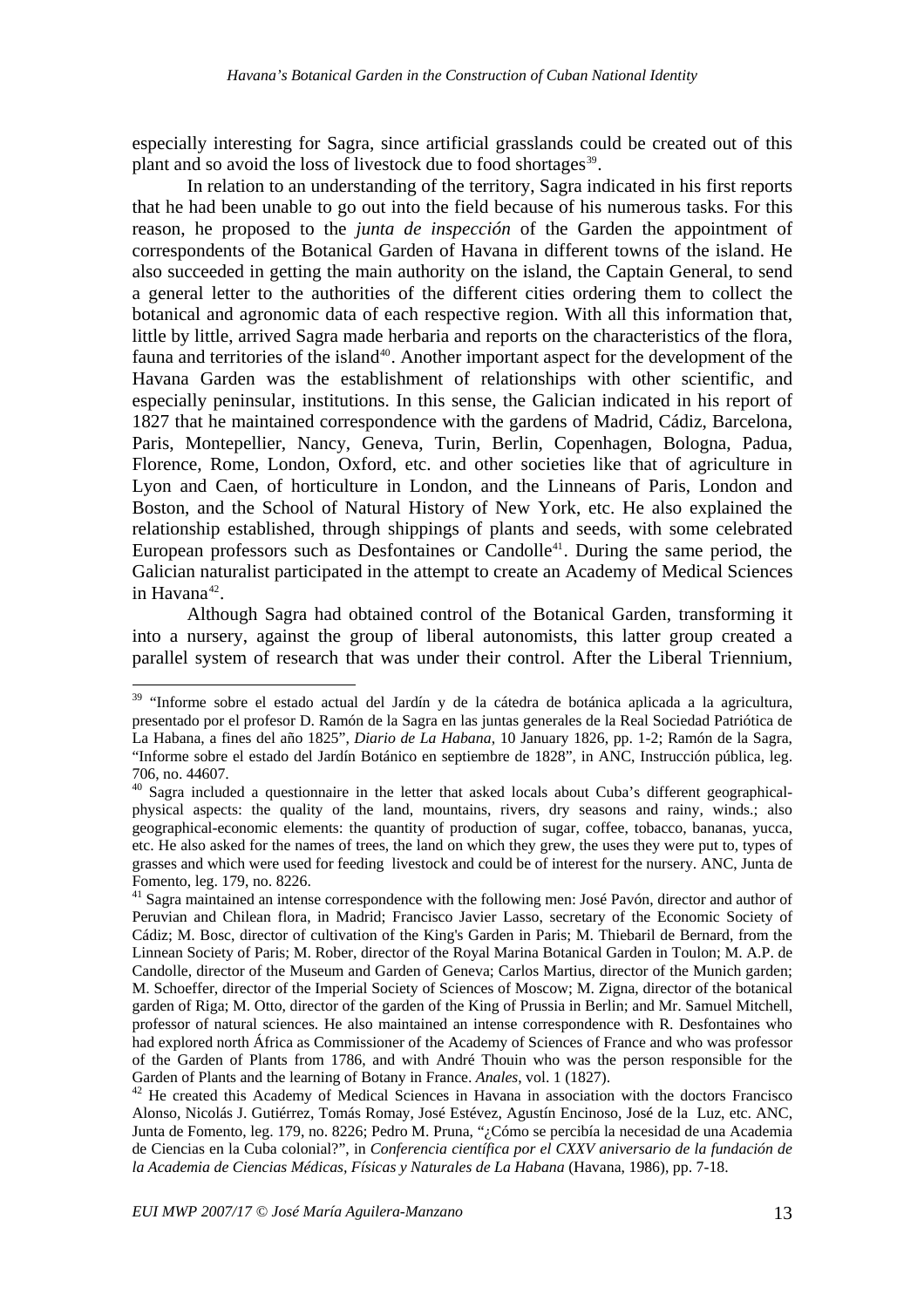<span id="page-19-0"></span>Arango continued to lead them, but the generation of ideologists represented by José Antonio Saco and Domingo del Monte came to push forward the ideas of the next generation. Del Monte was able to create a Commission of Literature inside the Section of Education and with it several publications, including the most important, the *Revista Bimestre Cubana*. In this publication José Antonio Saco explained that they believed it was necessary to understand and to account for the raw materials of Cuban territory, not with a colonialist end, but to help in the development of the internal economy of the island. For this reason, the *bayamés* defended the necessity of carrying out thorough transformations in the techniques of cultivation of sugar cane and other products. He explained that it was necessary to carry out an inspection trip to Jamaica, to copy machines and technical ideas, and, most important, to create a chemistry class that, next to that of botany, would have the mission to research in order to improve the yields of the cultivation and production of sugar cane. His criticicms were also directed towards the maintenance of slavery on the sugar plantations, because the increasing cost of slaves would finish by getting farmers into debt to the level that would make the plantations unprofitable. He also insisted on the need to look for new sources of wealth in other sectors like mining, the development of cattle raising that was compatible with sugar agriculture and the development of manual occupations. He did, of course, insist on the need to improve the infrastructure of the island<sup>[43](#page-19-0)</sup>.

In 1827, Arango produced a report with Juan Montalvo and Joaquín Pérez Urría, about the need for, a '*suitable*' person to go to '*Jamaica to examine the state of advance of the cultivation and development of the colonial fruits in the island of Cuba*', in imitation of the journey at the end of the previous century. Disregarding the petition, Arango insisted on the same thing in 1828 and 1829. The government approved his plan that year. At the same time the '*suitable*' person Arango required arrived in Havana: Alejandro Oliván y Borruel, a liberal Aragonese belonging to the Arango circle in Madrid. He had made connections with the sugar elites during his first stay in Cuba in 1828, and was related to Arango by marriage. Oliván's trip was over two years long and it took him to Jamaica and other English possessions in the Caribbean, as well as to England, France, Belgium and Holland, where he visited the main factories and made contact with specialists in agriculture, chemistry and engineering, such as Alexander von Humboldt and Gay-Lussac. The result of the trip was published in 1831 with the title *Informe a la Junta de Gobierno del Consulado de Agricultrua y Comercio*. In it Oliván reached the conclusion that the creation of a chemistry school was an urgent matter $44$ .

Meanwhile, Francisco Arango was designated to develop the *Plan de estudios superior de Cuba* (Plan of Higher Education of Cuba) and, among the items he proposed, he considered the creation of a chemistry class an urgent necessity in order to perfect and increase the productivity of sugar cane. He was concerned about the gigantic increase in the cultivation of cane in Brazil, the ease and cheapness with which shipping went to the Philippines and India, the astonishing increase of beet sugar manufacture in France and the alarming growth in the number of sugar plantations in the states of the south of the United States. As a result of all these pressures, the government approved the establishment of a chemistry class in March. At the moment of its creation a new dispute took place between Arango and Pinillos about the best person to direct it:

<sup>&</sup>lt;sup>43</sup> Saco, *Papeles*, vol. 2.<br><sup>44</sup> AHN, Ultramar, leg. 126, no. 13, 14, 16 and 17; AHN, Ultramar, leg. 29, no. 21 and Ultramar, leg. 126, no. 1, 14 and 15.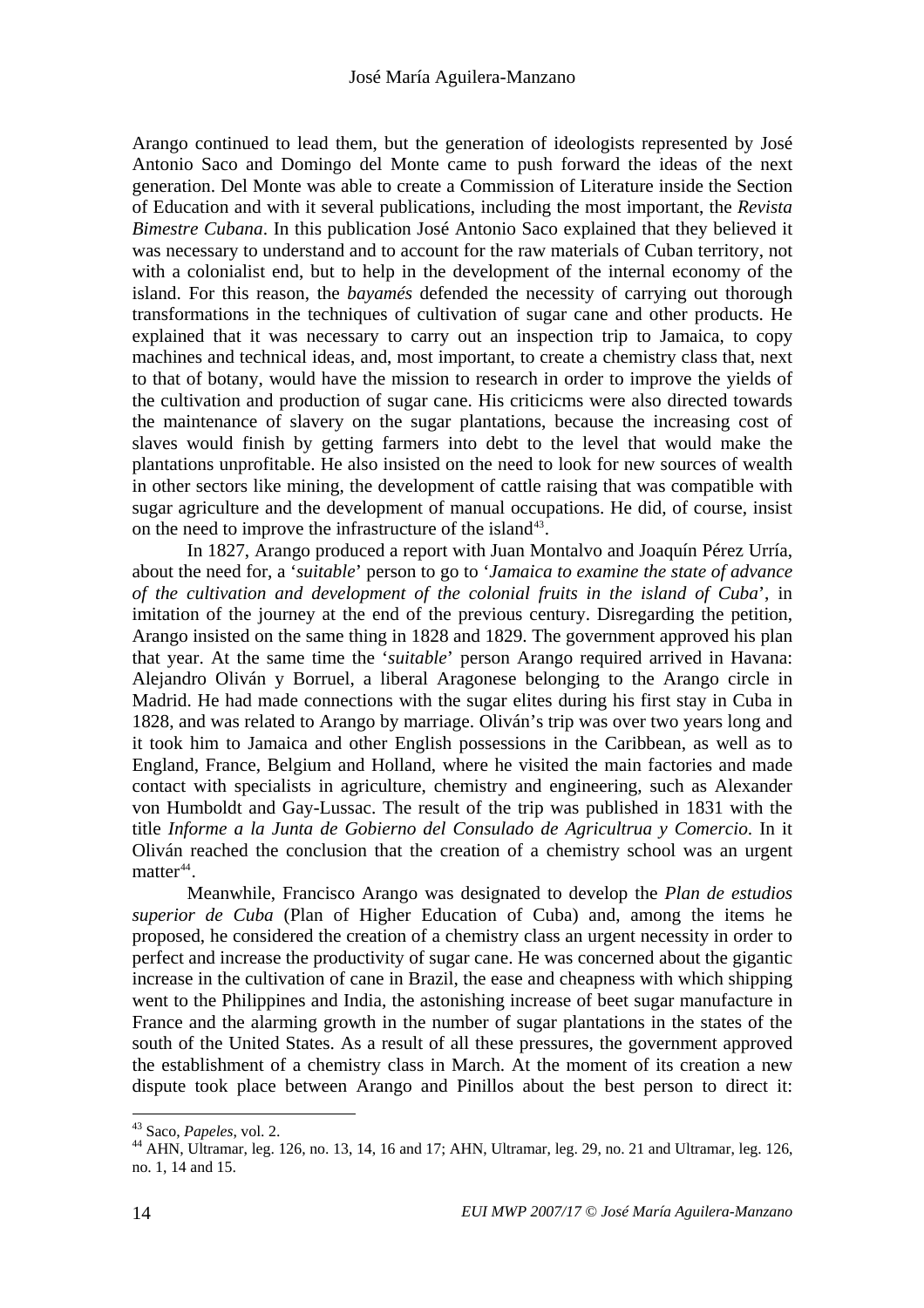<span id="page-20-0"></span>Manuel Pérez del Castillo or Alejandro Oliván. After several years of confrontation, the class and the chemistry laboratory were directed by Alejandro Oliván, for the first few years, and later on by José Luis Casaseca, both members of the group around Arango and del Monte. The gentlemen of the sugar oligarchy had been able to create a parallel system of research put to the service of their needs and not to those of the metropolis<sup>[45](#page-20-0)</sup>.

 During these last years of struggle between different power groups, cholera arrived in Havana and on the island. Ramón de la Sagra argued that the epidemic arose out of the characteristics of the weather and the tropical territory, which were both favourable to the development of the disease. He did not admit to the possible contagious character of the disease, and, for that reason, felt that these inferior territories should be under the protection of the metropolis. Opposing this, Saco explained that cholera spread over the island as a consequence of infection and not as a result of the characteristics of its land and weather. The following year, the new Captain General of the island, Miguel Tacón, ordered the expulsion of José Antonio Saco from Cuba, for his '*too exalted*' ideas and, in 1835, Ramón de la Sagra moved to the peninsula with a great quantity of material which he used to write his monumental *Historia física, política y natural de la isla de Cuba* (1837-1861), the biggest inventory ever written about the natural resources of Cuba, for which he had the government's financial support $46$ .

After Sagra left the island in 1835, the scientist Pedro Alejando Auber, Sagra´s candidate, was appointed director of the Botanical Garden and the class of botany to continue Sagra´s task in Havana. However, the new orientation of the botany class and the possible improvement of the Botanical Garden was in crisis in 1838, as a result of the outcome of a conflict between the Captain General, Miguel Tacón, and the Superintendent of Finance, Claudio Martínez de Pinillos, the two major authorities of the island. Pinillos wanted to build a railroad station where the Botanical Garden was located. Tacon opposed this plan, but the powerful Superintendant, after replacing Tacón with Joaquín de Ezpeleta in 1838, built the station and put an end to the first Botanical Garden of Havana<sup>[47](#page-20-0)</sup>.

The very same gentlemen sugar planters, who had backed the introduction of new scientific knowledge in Cuba from the second half of the eighteenth century, hoping that science would contribute to the improvement of sugar production and the

<sup>&</sup>lt;sup>45</sup> In 1838, the Superior Governmental Meeting of Pharmacy created another chemistry class, but applied this time to pharmacy. It was also directed by Casaseca who, with the government's permission, went to the peninsula in 1842 and then to France, Belgium and England to study the methods and techniques there used for the best developments of sugar. He translated the work of Berosne and Cail. AHN, Ultramar, leg. 29, no. 21; ANC, Gobierno Superior, leg. 653, no. 20449; Luis F. Leroy Gálvez, "Breve reseña histórica sobre la primera cátedra de química en Cuba y el primer químico cubano", *Revista de la Biblioteca Nacional José Martí,* vol. 2, no. 2 (1951), pp. 71-80 and "Documento que establece la fecha de inauguración de la primera cátedra de química en Cuba", *Revista de la Biblioteca Nacional José Martí,* vol. 4, no. 4 (1953), pp. 107-110.

<sup>46</sup> Adrián López Denis, *Saco, Sagra y el cólera morbo* (Pinar del Río, 2000); Adrián López Denis, "Higiene pública contra higiene privada: cólera, limpieza y poder en La Habana colonial", *Estudios Interdisciplinarios de América Latina y el Caribe*, no. 14 (2003), pp. 103-125; A. Briggs, "Cholera and society in the nineteenth century", *Past and Present,* no. 19 (1969), pp. 76-96; Erwintt Ackerknecht, "Anticontagionism between 1821 and 1867", *Bulletin of the History of the Medicine,* no. 22 (1948), pp. 562-593; Alain Corbin, *Del perfume o el miasma. El olfato y lo imaginario social. Siglo XVIII y XIX*  (México City, 1987).

<sup>47</sup> AHN, Ultramar, Cuba, Fomento, leg. 3, no. 7; Emilio Auber, "Recuerdos", Revista de Canarias, vol. 2, no. 36 (1880), pp. 145-149.